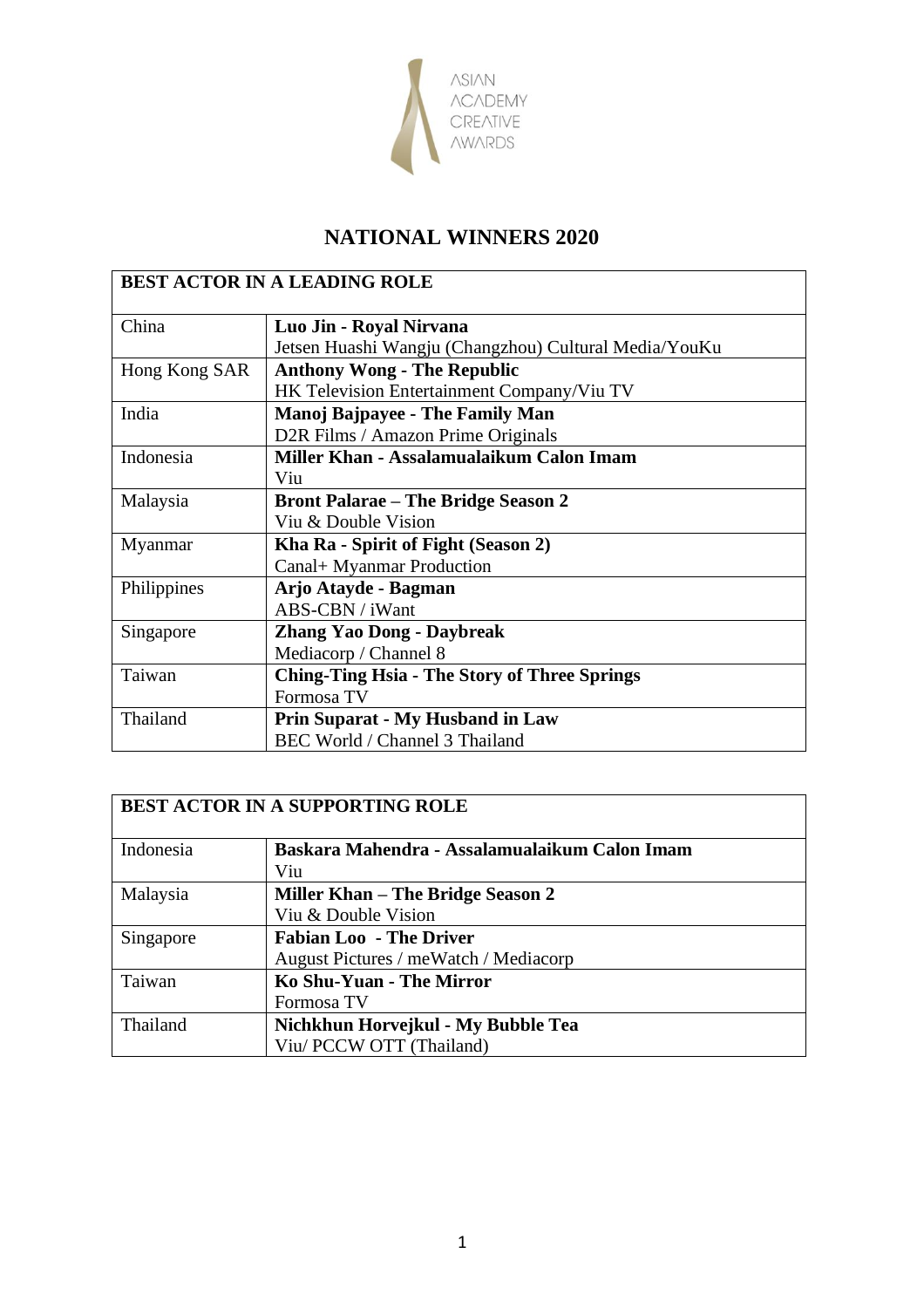

| <b>BEST ACTRESS IN A LEADING ROLE</b> |                                                    |
|---------------------------------------|----------------------------------------------------|
| India                                 | Aahana Kumra - Marzi                               |
|                                       | <b>Bodhi Tree Productions / VOOT</b>               |
|                                       | Distributed by all 3 media International           |
|                                       | Original format by Two Brothers Pictures           |
| Indonesia                             | Eyka Farhana - Pretty Little Liars                 |
|                                       | Viu                                                |
| Malaysia                              | Rebecca Lim – The Bridge Season 2                  |
|                                       | Viu & Double Vision                                |
| Myanmar                               | Pann Yaung Chel - Lake Pyar                        |
|                                       | Canal+ Myanmar Production                          |
| Philippines                           | <b>Angeli Bayani - Food Lore: Island of Dreams</b> |
|                                       | HBO / WarnerMedia                                  |
| Singapore                             | <b>Yeo Yann Yann - Invisible Stories: LIAN</b>     |
|                                       | HBO / WarnerMedia                                  |
| Taiwan                                | <b>Cammy Chiang - Dancing to Silence</b>           |
|                                       | Tzu Chi Culture and Communication Foundation       |
| Thailand                              | <b>Khemanit Jamikorn - Mother</b>                  |
|                                       | LINE TV Thailand                                   |

| <b>BEST ACTRESS IN A SUPPORTING ROLE</b> |                                          |
|------------------------------------------|------------------------------------------|
| Indonesia                                | <b>Wulan Guritno-Pretty Little Liars</b> |
|                                          | Viu                                      |
| Malaysia                                 | Aida Aris – The Bridge Season 2          |
|                                          | Viu & Double Vision                      |
| Myanmar                                  | Ku Ku Zin Aung - Stranger's House        |
|                                          | Good Old Days Production                 |
| Singapore                                | Lina Ng - Last Madame                    |
|                                          | <b>Ochre Pictures</b>                    |
|                                          | Mediacorp/meWatch                        |
| Taiwan                                   | <b>Moon Lee - The Victims' Game</b>      |
|                                          | <b>Greener Grass Production</b>          |
|                                          | <b>Netflix</b>                           |
| Thailand                                 | <b>Machida Sutthikulphanich - Mother</b> |
|                                          | <b>LINE TV Thailand</b>                  |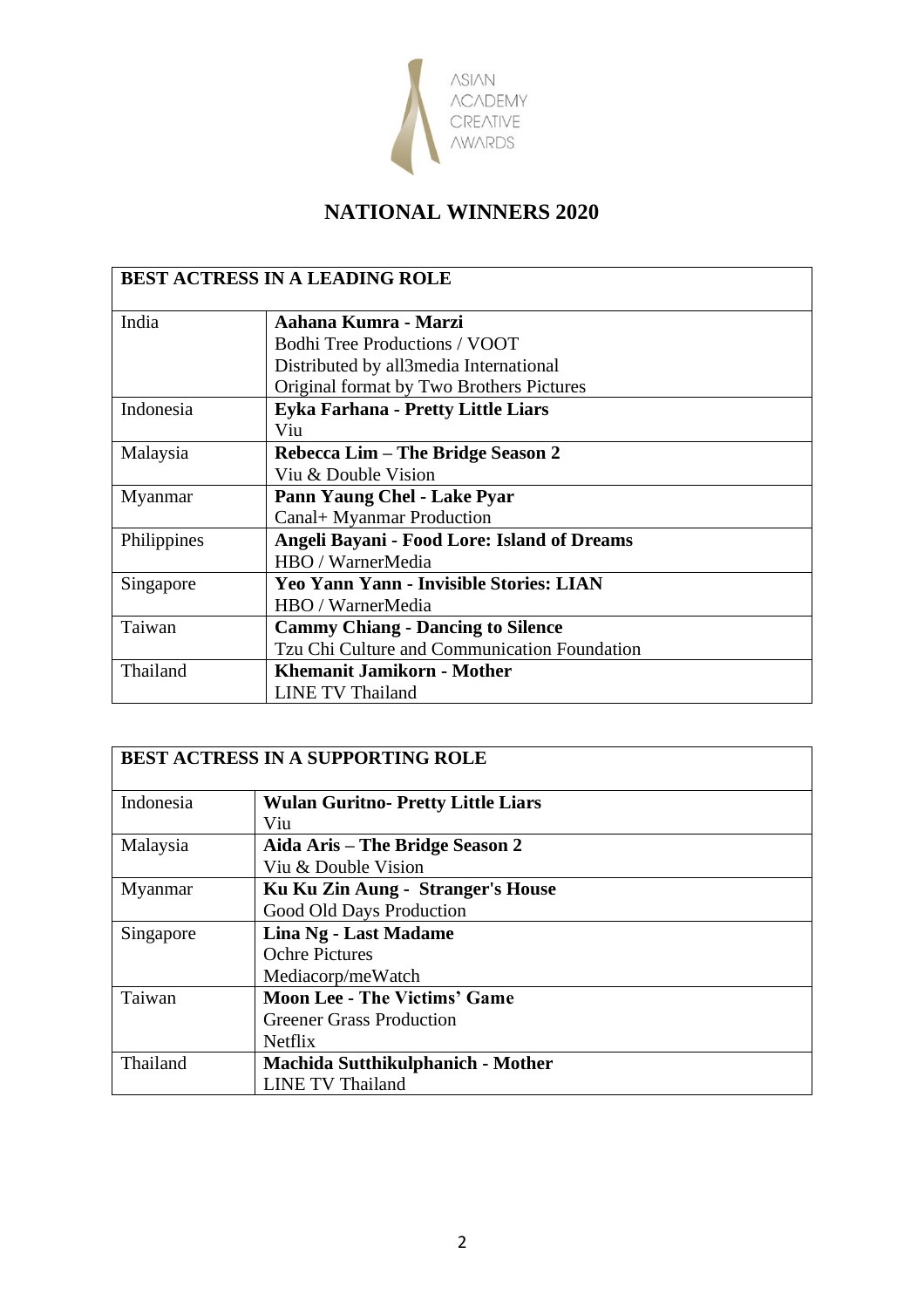

| <b>BEST ADAPTATION OF AN EXISTING FORMAT</b> |                                     |
|----------------------------------------------|-------------------------------------|
| China                                        | Dance Smash,                        |
|                                              | Hunan TV                            |
| Indonesia                                    | <b>Pretty Little Liars,</b>         |
|                                              | Viu                                 |
| Malaysia                                     | The Bridge Season 2,                |
|                                              | Viu & Double Vision                 |
| Thailand                                     | <b>Mother</b>                       |
|                                              | (LINE TV Original)/LINE TV Thailand |

| <b>BEST ANIMATED PROGRAMME OR SERIES (2D OR 3D)</b> |                                                   |  |
|-----------------------------------------------------|---------------------------------------------------|--|
| Australia & New                                     | <b>Monster Beach - It Cone from Outer Space</b>   |  |
| Zealand                                             | Cartoon Network, WarnerMedia APAC                 |  |
| Cambodia                                            | <b>Happy Family</b>                               |  |
|                                                     | Save the Children                                 |  |
|                                                     | UNICEF and Ministry of Education, Youth and Sport |  |
| China                                               | <b>Tuktak Man</b>                                 |  |
|                                                     | iQIYI                                             |  |
| India                                               | <b>Motu Patlu</b>                                 |  |
|                                                     | Cosmos-Maya                                       |  |
|                                                     | Viacom18 (Nickelodeon)                            |  |
| Indonesia                                           | <b>KIKO Season 3</b>                              |  |
|                                                     | <b>MNC Animation, RCTI</b>                        |  |
| Japan                                               | <b>A Whisker Away</b>                             |  |
|                                                     | Twin Engine & Studio Colorido                     |  |
|                                                     | <b>Netflix</b>                                    |  |
| Korea                                               | <b>Journey of Long</b>                            |  |
|                                                     | <b>Studio Gale</b>                                |  |
|                                                     | SKB/KBS                                           |  |
| Malaysia                                            | <b>BoBoiBoy Movie 2</b>                           |  |
|                                                     | <b>Animonsta Studios</b>                          |  |
|                                                     | <b>Astro Shaw</b>                                 |  |
| Philippines                                         | <b>Jet and the Pet Rangers</b>                    |  |
|                                                     | ABS - CBN                                         |  |
|                                                     | iWant                                             |  |
| Singapore                                           | <b>Oddbods</b>                                    |  |
|                                                     | <b>One Animation</b>                              |  |
| Taiwan                                              | <b>A Quest for Sound</b>                          |  |
|                                                     | Hakka TV                                          |  |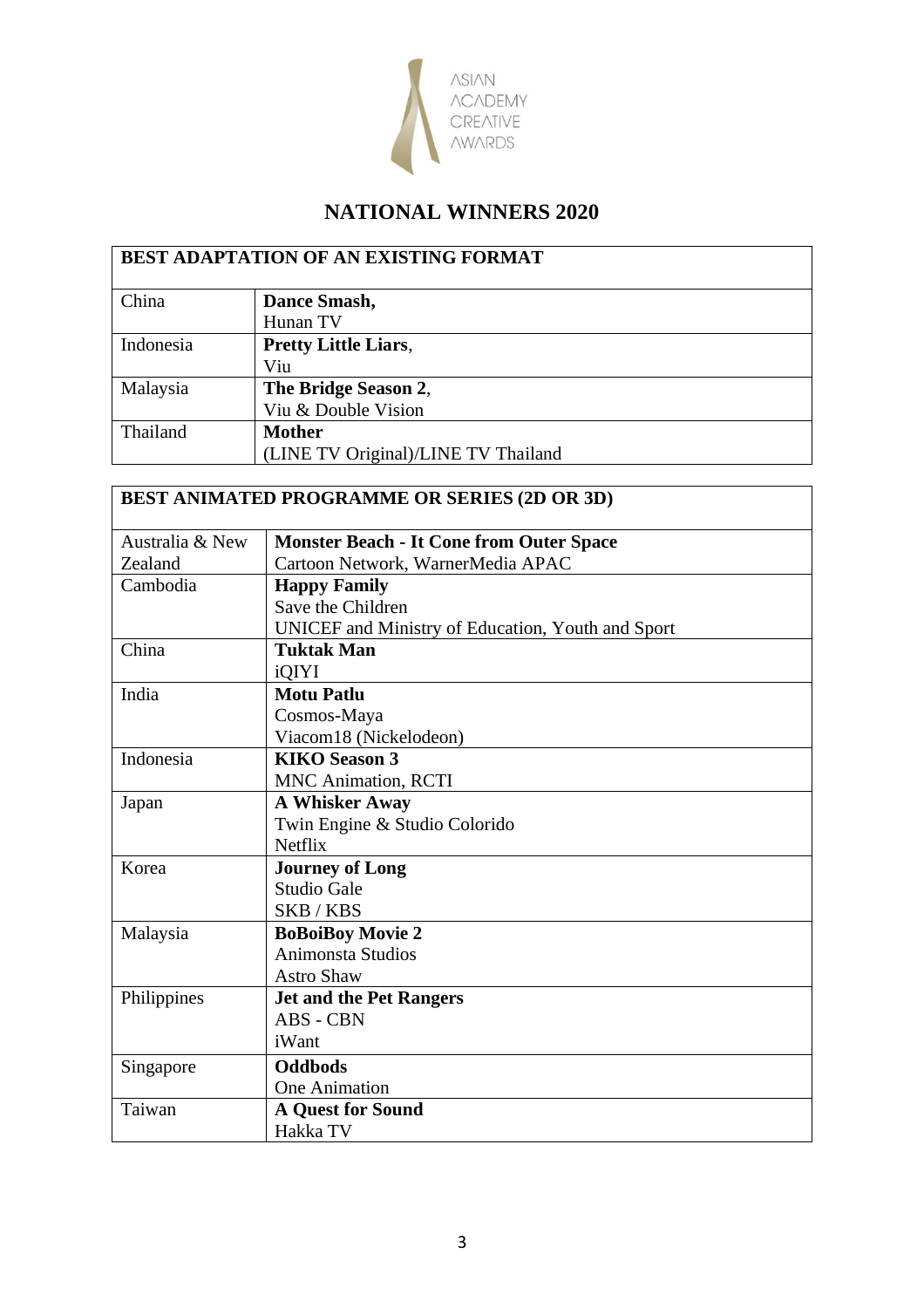

| <b>BEST BRANDED PROGRAMME OR SERIES</b> |                                                                                                   |  |
|-----------------------------------------|---------------------------------------------------------------------------------------------------|--|
| China                                   | <b>Youth With You Season 2</b>                                                                    |  |
| Japan                                   | iQiyi<br><b>Eco Solutions Japan</b><br><b>CNN</b>                                                 |  |
| Malaysia                                | <b>PETRONAS Land of Light Bulbs</b><br>Ensemble Worldwide - A division of IPG Mediabrands         |  |
| Philippines                             | <b>Coke Studio Season 3: Family #Feels</b><br>$UXS / ABS-CBN$                                     |  |
| Singapore                               | <b>Ed Stafford: First Man Out Season 2</b><br>Bilibili / Discovery<br><b>Beach House Pictures</b> |  |

| <b>BEST CHILDREN'S PROGRAMME (ONE OFF/SERIES)</b> |                                                           |
|---------------------------------------------------|-----------------------------------------------------------|
| Australia & New                                   | Rocky & Me                                                |
| Zealand                                           | CJZ/ABC                                                   |
| India                                             | <b>Lamput - The Chase</b>                                 |
|                                                   | Cartoon Network, WarnerMedia APAC                         |
| Japan                                             | <b>Shimajiro: A World of WOW! - Living With Viruses</b>   |
|                                                   | <b>Benesse Corporation</b>                                |
|                                                   | <b>TV Setouchi Broadcasting</b>                           |
| Malaysia                                          | Club Mickey Mouse Season 3 - Hong Kong Disneyland Special |
|                                                   | <b>Red Communications</b>                                 |
|                                                   | The Walt Disney Company                                   |
| Singapore                                         | <b>Diary of Amos Lee</b>                                  |
|                                                   | <b>Ochre Pictures</b>                                     |
|                                                   | Mediacorp / Channel 8                                     |
| Taiwan                                            | Let's go 48 Hours                                         |
|                                                   | Hakka TV                                                  |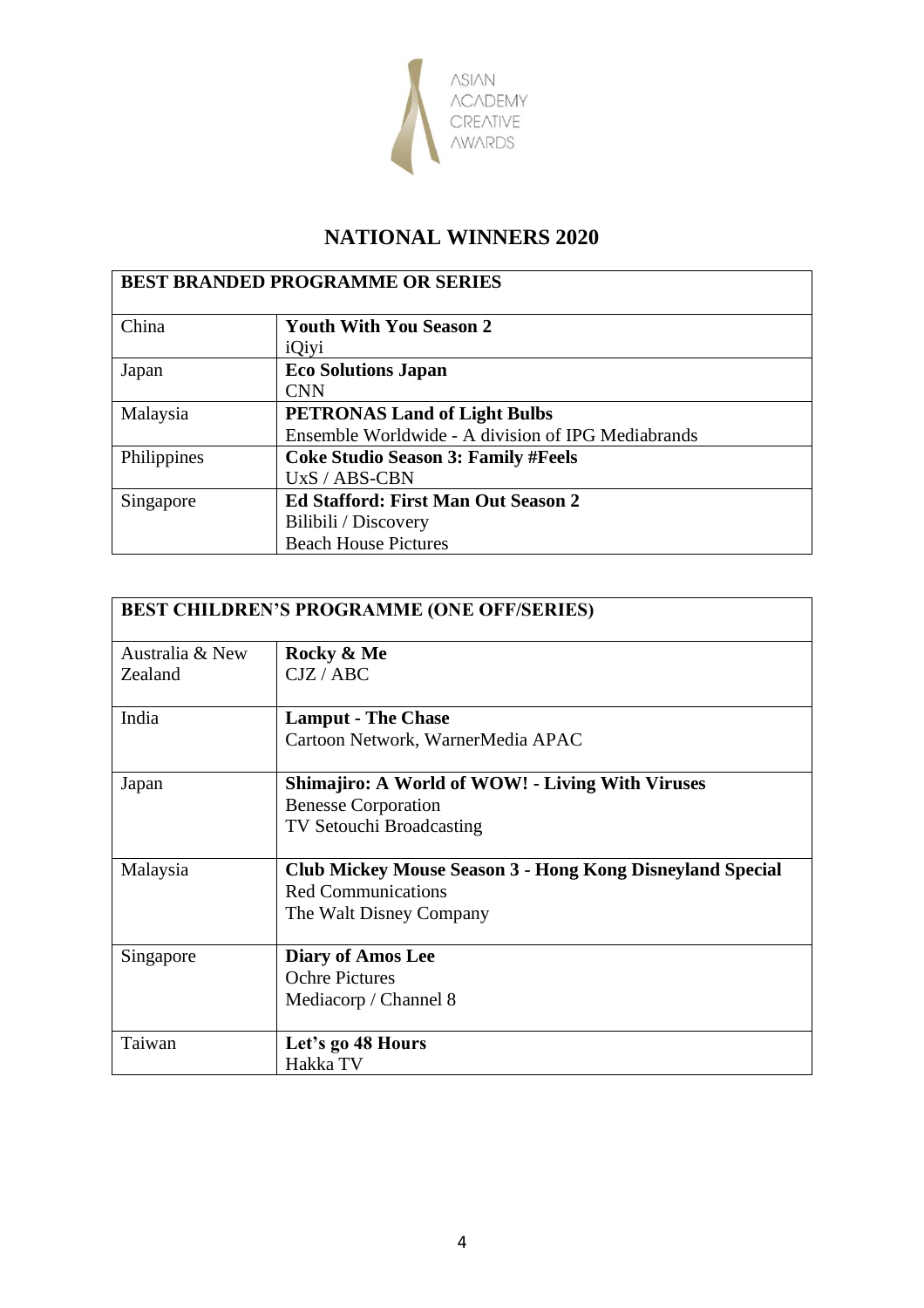

| China         | <b>Yang Hailin/Wang Huan/Wang Yinghan</b><br><b>Master Class</b> |
|---------------|------------------------------------------------------------------|
|               | Discovery                                                        |
|               | China Intercontinental Communication Center                      |
|               | Tencent                                                          |
| Hong Kong SAR | <b>Chad Ingraham</b>                                             |
|               | Extreme Treks: Season 3 - Iceland - The Volcanic Highlands       |
|               | Ryan Pyle Productions /BBC Worldwide                             |
| India         | Prakash Simwal, Juhi Sharma and Con Fillipidis                   |
|               | <b>INDIA 2050</b>                                                |
|               | Discovery Channel India                                          |
| Indonesia     | <b>Batara Goempar</b>                                            |
|               | <b>Pretty Little Liars</b>                                       |
|               | Viu                                                              |
| Japan         | <b>Paul Devitt</b>                                               |
|               | <b>Spirit of Tokyo</b>                                           |
|               | <b>CNN</b> International                                         |
| Malaysia      | <b>Madnor Kassim</b>                                             |
|               | <b>Black</b>                                                     |
|               | Viu & Alpha47 Films                                              |
| Myanmar       | Wai Yab (Pbe)                                                    |
|               | <b>Lake Pyar</b>                                                 |
|               | Canal+ Myanmar Production Limited                                |
| Singapore     | Elliot Sng / Kristy Campbell / Lau Hon Meng                      |
|               | <b>The Islands That Made Us</b>                                  |
|               | <b>IFA</b> Media                                                 |
|               | Channel News Asia, Mediacorp                                     |
| Taiwan        | <b>Stanley Liu</b>                                               |
|               | <b>The Victims' Game</b>                                         |
|               | <b>Greener Grass Production</b>                                  |
|               | Netflix                                                          |
| Thailand      | <b>Kammanut Chooaew</b>                                          |
|               | <b>My Love from Another Star</b>                                 |
|               | BEC World / Channel 3 Thailand                                   |
| Vietnam       | <b>Pham Quang Minh</b>                                           |
|               | <b>Food Lore: He Serves Fish, She Eats Flower</b>                |
|               | HBO / WarnerMedia                                                |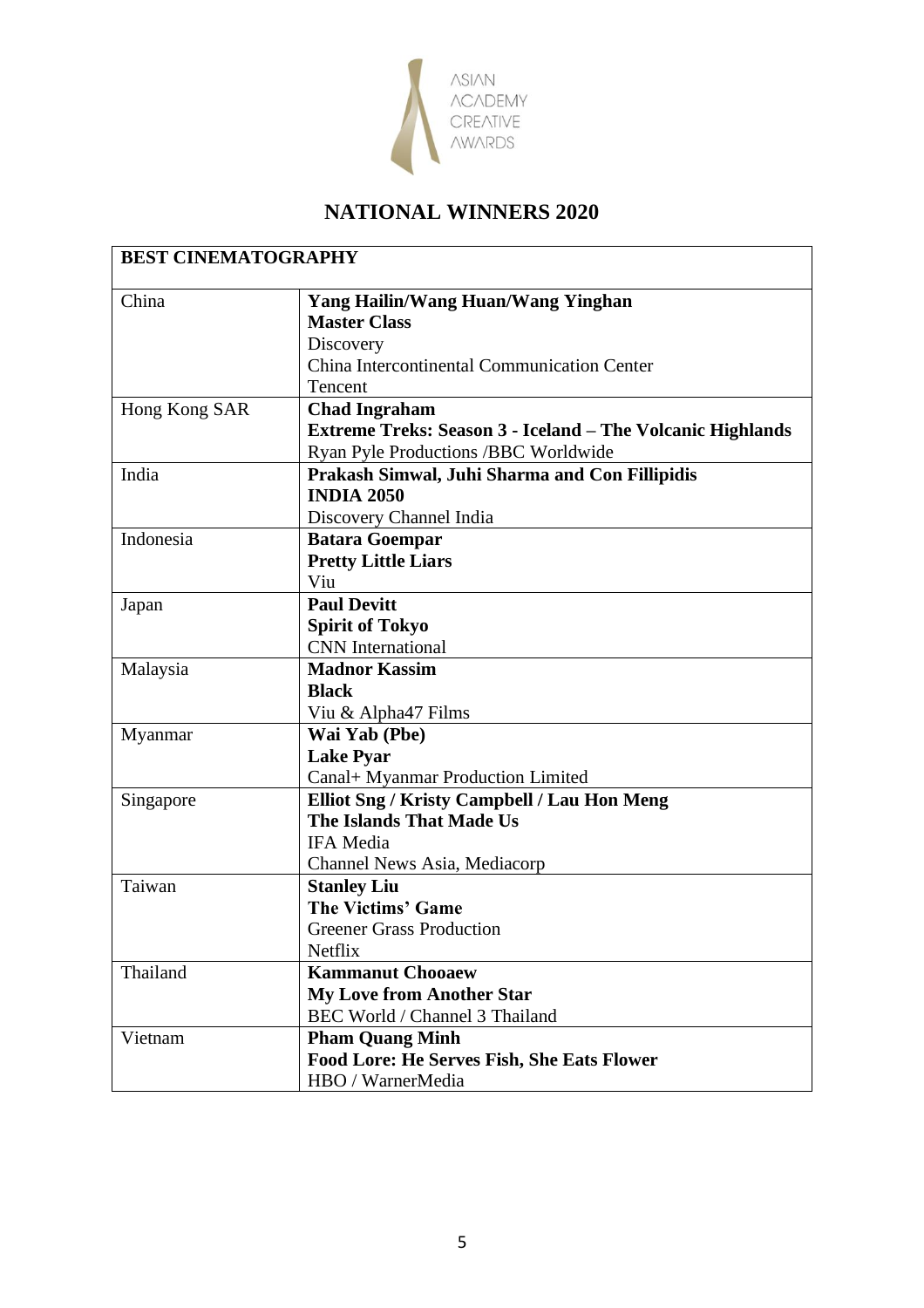

| <b>BEST COMEDY PERFORMANCE</b> |                                          |
|--------------------------------|------------------------------------------|
| India                          | Rohan Joshi - Wake N Bake                |
|                                | <b>OML</b> Entertainment / Amazon Prime  |
| Malaysia                       | Melissa Campbell - Kopitiam: Double Shot |
|                                | Viu & Double Vision                      |
| Singapore                      | Hirzi Zulkiflie - Stand Up! Asia         |
|                                | Comedy Central / ViacomCBS               |
| Taiwan                         | <b>Judy Chou - Moonlight Romance</b>     |
|                                | <b>OTT</b> Entertainment / iQIYI         |

| <b>BEST COMEDY PROGRAMME</b> |                                              |  |
|------------------------------|----------------------------------------------|--|
| India                        | The Week That Wasn't                         |  |
|                              | CNN-News18                                   |  |
|                              | <b>TV18</b> Broadcast                        |  |
| Indonesia                    | Imperfect: Karier, Cinta & Timbangan         |  |
|                              | PT. Kharisma Starvision Plus                 |  |
|                              | <b>Netflix</b>                               |  |
| Korea                        | <b>Mr. Zoo</b>                               |  |
|                              | HJ Film, Little Big Pictures, Megabox Plus M |  |
| Malaysia                     | <b>Kopitiam: Double Shot</b>                 |  |
|                              | Viu & Double Vision                          |  |
|                              |                                              |  |
| Singapore                    | <b>She's A Terrorist And I Love Her</b>      |  |
|                              | Ministry of Funny                            |  |
| Thailand                     | <b>Sucker Kick</b>                           |  |
|                              | (LINE TV Original)                           |  |
|                              | <b>LINE TV Thailand</b>                      |  |
|                              |                                              |  |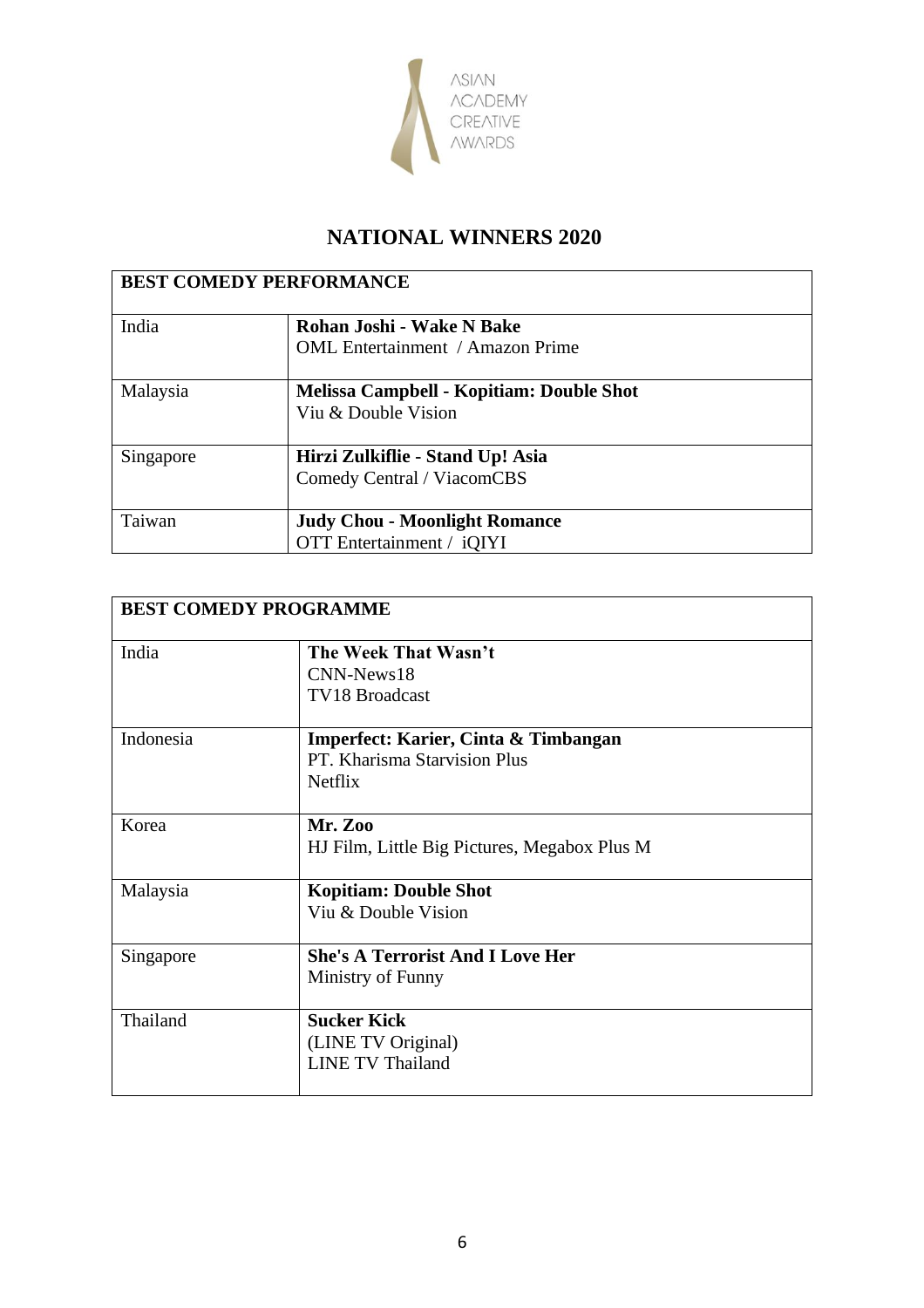

| <b>BEST CURRENT AFFAIRS PROGRAMME OR SERIES</b> |                                                                                                                    |
|-------------------------------------------------|--------------------------------------------------------------------------------------------------------------------|
| Australia & New<br>Zealand                      | Hong Kong: Behind the Frontline, Dateline<br><b>SBS</b> Australia                                                  |
| China                                           | <b>Covid-19: Battling the Devil</b><br>Discovery<br>China Intercontinental Communication Center<br><b>Bilibili</b> |
| Hong Kong SAR                                   | C'est La Vie: COVID-19 Epidemic Special Series<br>Phoenix Satellite Television                                     |
| India                                           | <b>Man Woman and # MeToo</b><br>Discovery Channel India                                                            |
| Indonesia                                       | <b>Joko Widodo Interview</b><br><b>BBC</b> News                                                                    |
| Japan                                           | <b>Living Dementia</b><br><b>NHK</b>                                                                               |
| Korea                                           | <b>PD</b> Note<br><b>MBC</b>                                                                                       |
| Philippines                                     | <b>One-on-One with Pinky Webb</b><br><b>CNN</b> Philippines<br>Nine Media Corporation                              |
| Singapore                                       | Inside the Child Protective Service : Can My Child Come Home?<br><b>Channel News Asia</b><br>Mediacorp             |
| Taiwan                                          | <b>Taiwan: Containing a Pandemic</b><br><b>Formosa Television</b>                                                  |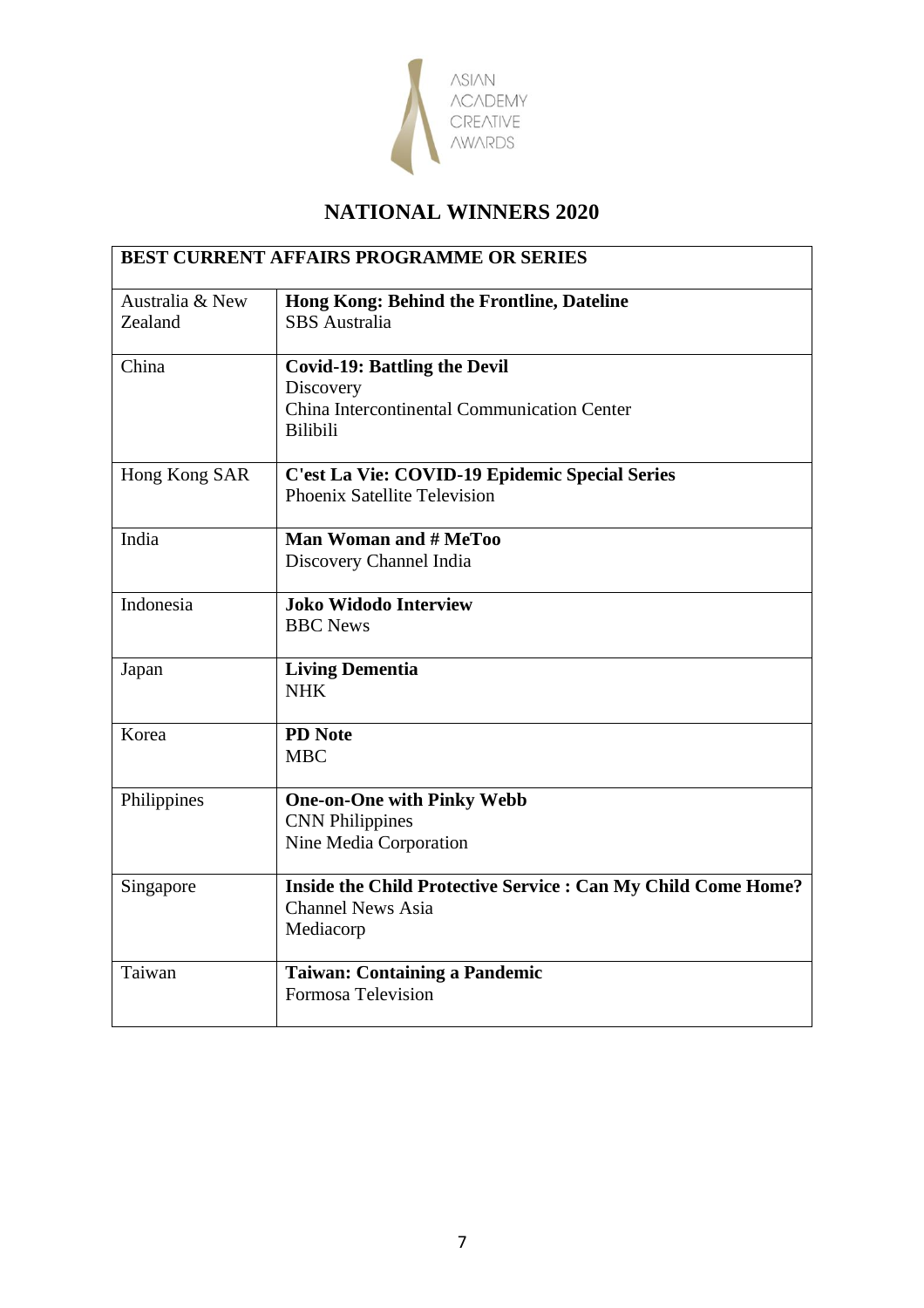

| <b>BEST DIRECTION (FICTION)</b> |                                                             |
|---------------------------------|-------------------------------------------------------------|
| India                           | Raj & DK - The Family Man                                   |
|                                 | D2R Films/ Amazon Prime Originals                           |
| Indonesia                       | <b>Emil Heradi - Pretty Little Liars</b>                    |
|                                 | Viu                                                         |
| Japan                           | Takumi Saitoh - Food Lore: Life In A Box                    |
|                                 | HBO / WarnerMedia                                           |
| Malaysia                        | Usamah Zaid Yasin - Ejen Ali The Movie                      |
|                                 | <b>WAU Animation, Primeworks Studios,</b>                   |
|                                 | Malaysia Digital Economy Corporation (MDEC)                 |
| Myanmar                         | Htoo Paing Zaw Oo - Stranger's House                        |
|                                 | Good Old Days Production                                    |
| Philippines                     | <b>Cathy Garcia-Molina -Hello Love Goodbye</b>              |
|                                 | <b>ABS-CBN Film Productions</b>                             |
| Singapore                       | Ler Jiyuan - Invisible Stories                              |
|                                 | HBO / WarnerMedia                                           |
| Taiwan                          | David Chuang & Kuan-Chung Chen - The Victims' Game          |
|                                 | <b>Greener Grass Production/Netflix</b>                     |
| Thailand                        | Weerasak Saengdee - The Women Who Came From The Lotus Field |
|                                 | <b>Wonderland Films</b>                                     |

| <b>BEST DIRECTION (NON-FICTION)</b> |                                                              |  |
|-------------------------------------|--------------------------------------------------------------|--|
| Australia &                         | <b>Daniel Gordon - The Australian Dream</b>                  |  |
| New Zealand                         | <b>Good Thing Productions</b>                                |  |
| Hong Kong                           | Ryan Pyle - Extreme Treks: Season 3 - Papua New Guinea - The |  |
| <b>SAR</b>                          | <b>Kokoda Trail</b>                                          |  |
|                                     | Ryan Pyle Productions / BBC Worldwide                        |  |
| India                               | Sujata Kulshreshtha & Abhimanyu Tewari - INDIA 2050          |  |
|                                     | Wide Angle Films/ Discovery Channel India                    |  |
| Singapore                           | <b>Jay Sim and Kelvin Tong - A Frame In Time</b>             |  |
|                                     | Very!                                                        |  |
|                                     | Channel News Asia/Mediacorp                                  |  |
| Taiwan                              | Lin Chien Hong - Classroom Around the World                  |  |
|                                     | Sanlih E-Television                                          |  |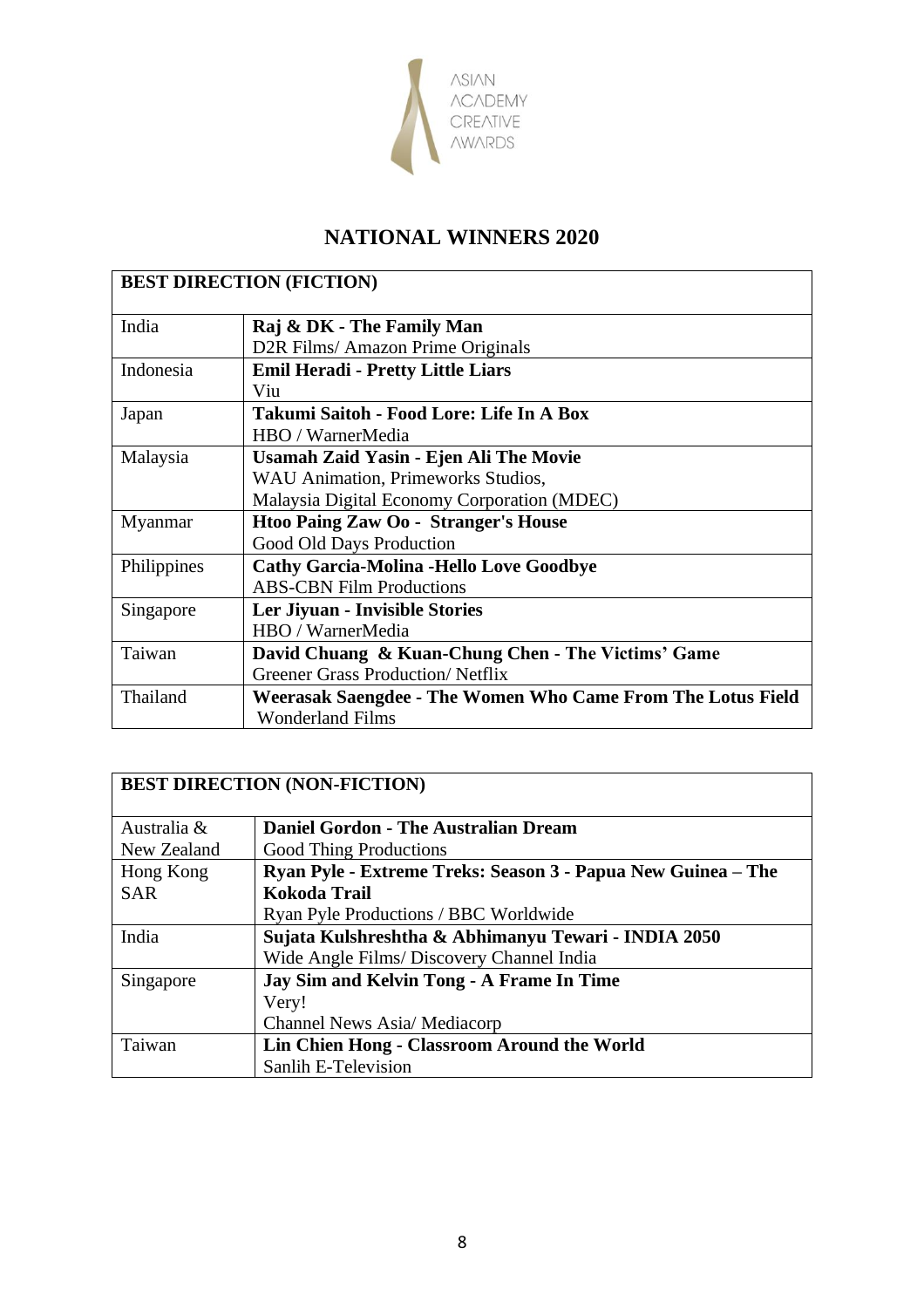

| <b>BEST DOCUMENTARY PROGRAMME (ONE-OFF)</b> |                                                   |
|---------------------------------------------|---------------------------------------------------|
| Australia & New                             | <b>The Australian Dream</b>                       |
| Zealand                                     | GoodThing Productions & Passion Pictures          |
|                                             | <b>ABC</b>                                        |
| China                                       |                                                   |
|                                             | <b>The Moon And Beyond</b><br>Discovery           |
|                                             | <b>Avant-Garde Media</b>                          |
|                                             |                                                   |
| Hong Kong, SAR                              | <b>Hong Kong On Edge</b>                          |
|                                             | <b>Bloomberg Television</b>                       |
| India                                       | <b>INDIA 2050</b>                                 |
|                                             | Discovery Channel India                           |
|                                             |                                                   |
| Indonesia                                   | <b>Help Is On The Way</b>                         |
|                                             | Two Islands Digital                               |
|                                             | Go Play/ PTS Taiwan                               |
| Japan                                       | <b>Jake and Charice</b>                           |
|                                             | NHK/Documentary Japan/ABS-CBN                     |
|                                             |                                                   |
| Korea                                       | <b>Meeting You</b>                                |
|                                             | <b>MBC</b>                                        |
| Malaysia                                    | <b>The Shuttlecock Chaser</b>                     |
|                                             | MEASAT Broadcast Network Systems/Astro AEC        |
|                                             |                                                   |
| Philippines                                 | The Atom Araullo Specials: When The World Stopped |
|                                             | <b>GMA Network</b>                                |
| Singapore                                   | The Skin We Wear                                  |
|                                             | Very!                                             |
|                                             | Channel News Asia/Mediacorp                       |
| Taiwan                                      | <b>Human Origin in Taiwan</b>                     |
|                                             | Formosa Television                                |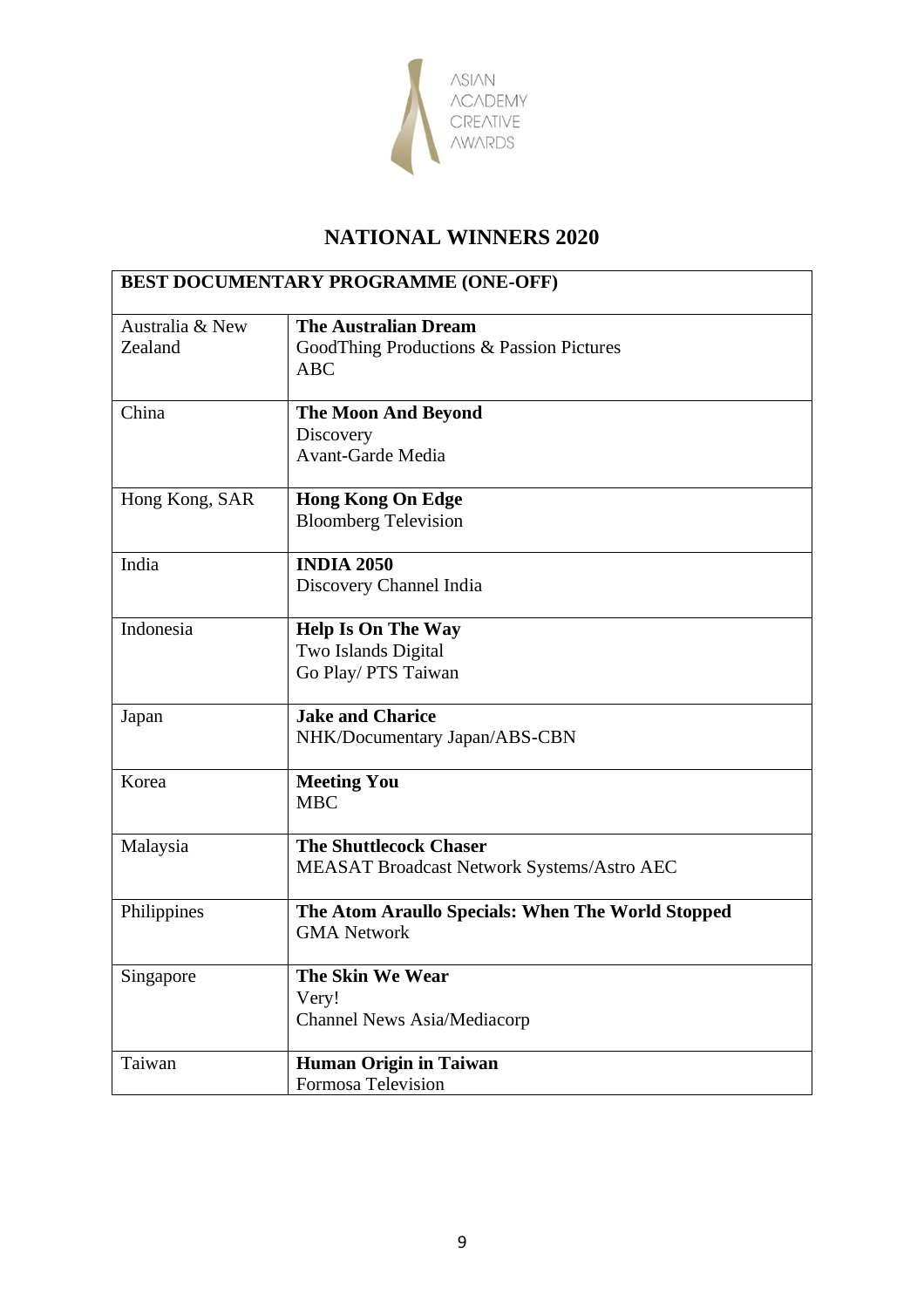

| <b>BEST DOCUMENTARY SERIES</b> |                                                       |
|--------------------------------|-------------------------------------------------------|
| Australia & New                | <b>Revelation</b>                                     |
| Zealand                        | In Films                                              |
|                                | <b>ABC</b> Australia                                  |
| Cambodia                       | <b>New Financial Power in Cambodia</b>                |
|                                | <b>FORTUNE EXPRESS</b>                                |
|                                | <b>FORTUNE STUDIO</b>                                 |
| China                          | <b>Master Class</b>                                   |
|                                | Discovery                                             |
|                                | China Intercontinental Communication Center           |
|                                | Tencent                                               |
| Hong Kong, SAR                 | <b>Inventing Tomorrow: Tech in a time of Pandemic</b> |
|                                | <b>CNN</b> International                              |
| India                          | <b>Crime Science</b>                                  |
|                                | <b>Storyteller Films</b>                              |
|                                | <b>Channel News Asia/ Mediacorp</b>                   |
| Japan                          | <b>Mysterious Planet</b>                              |
|                                | NHK/ NHK Enterprises/ NHNZ                            |
| Korea                          | <b>Humanimal</b>                                      |
|                                | <b>MBC</b>                                            |
| Malaysia                       | <b>Social Playlist - Drowning in Plastic</b>          |
|                                | MEASAT Broadcast Network Systems/Astro AEC            |
| Philippines                    | <b>The Last Manilaners</b>                            |
|                                | ABS - CBN                                             |
|                                | iWant                                                 |
| Singapore                      | <b>The Negotiators</b>                                |
|                                | <b>Peddling Pictures</b>                              |
|                                | Channel News Asia/Mediacorp                           |
|                                |                                                       |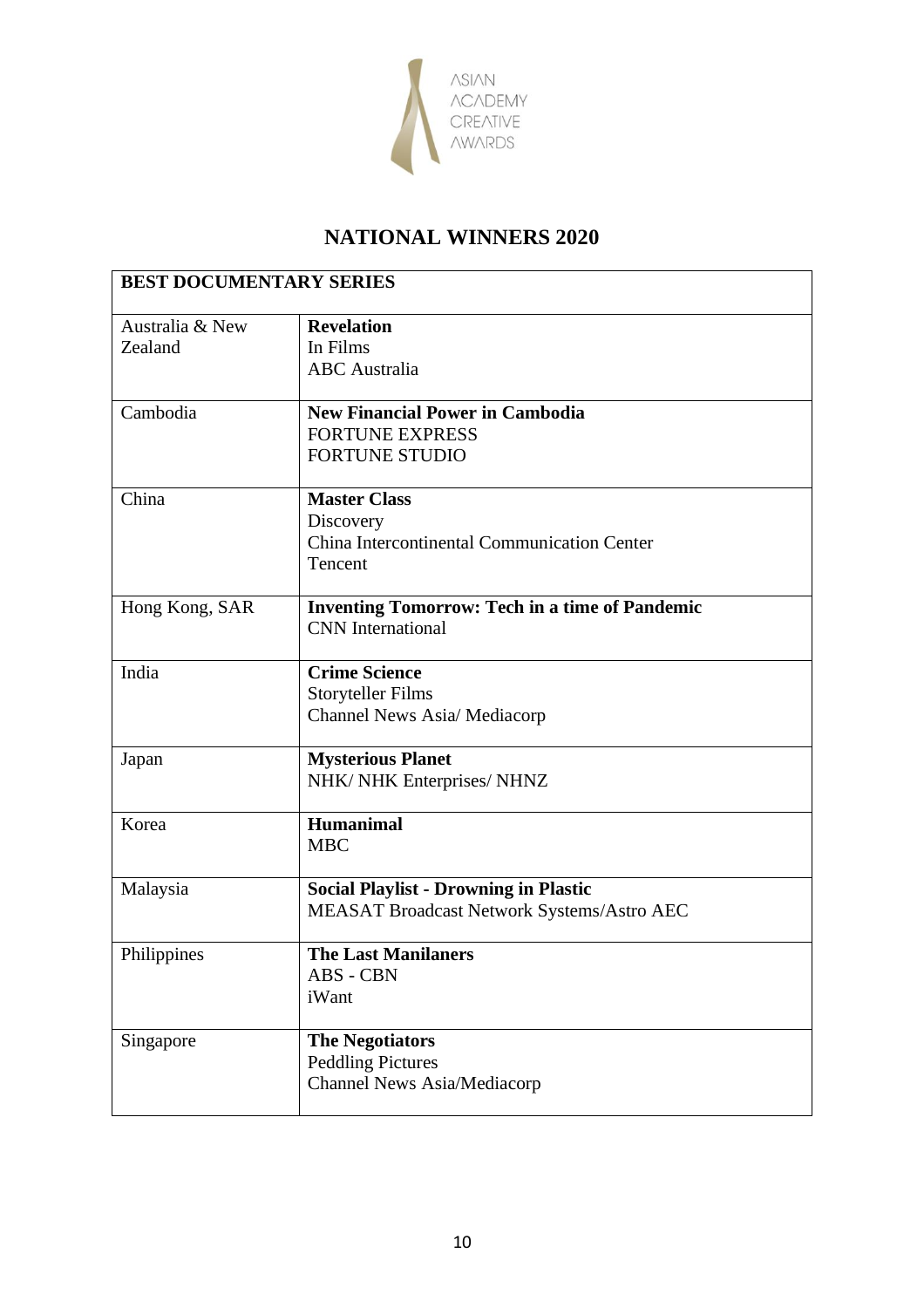

| <b>BEST DRAMA SERIES</b> |                                                   |
|--------------------------|---------------------------------------------------|
| Australia & New          | <b>Mystery Road Series 2</b>                      |
| Zealand                  | Produced by Bunya Productions for ABC (Australia) |
|                          | Distributed by all3media International            |
| Hong Kong, SAR           | <b>Leap Day</b>                                   |
|                          | HK Television Entertainment Company               |
|                          | Viu TV                                            |
| India                    | <b>The Family Man</b>                             |
|                          | D <sub>2</sub> R Films                            |
|                          | <b>Amazon Prime Originals</b>                     |
| Indonesia                | <b>Pretty Little Liars</b>                        |
|                          | Viu                                               |
| Korea                    | <b>Crash Landing on You</b>                       |
|                          | CJ ENM / Studio Dragon & CultureDepot             |
|                          | <b>Netflix</b>                                    |
| Malaysia                 | <b>The Bridge Season 2</b>                        |
|                          | Viu & Double Vision                               |
| Myanmar                  | <b>Lake Pyar</b>                                  |
|                          | Canal+ Myanmar Production                         |
| Philippines              | <b>A Soldier's Heart</b>                          |
|                          | <b>ABS-CBN</b>                                    |
| Singapore                | <b>Mind's Eye</b>                                 |
|                          | <b>August Pictures</b>                            |
|                          | meWatch/Mediacorp                                 |
| Taiwan                   | <b>The Victims' Game</b>                          |
|                          | <b>Greener Grass Production</b>                   |
|                          | Netflix                                           |
| Thailand                 | <b>Who Are You</b>                                |
|                          | <b>GMMTV</b>                                      |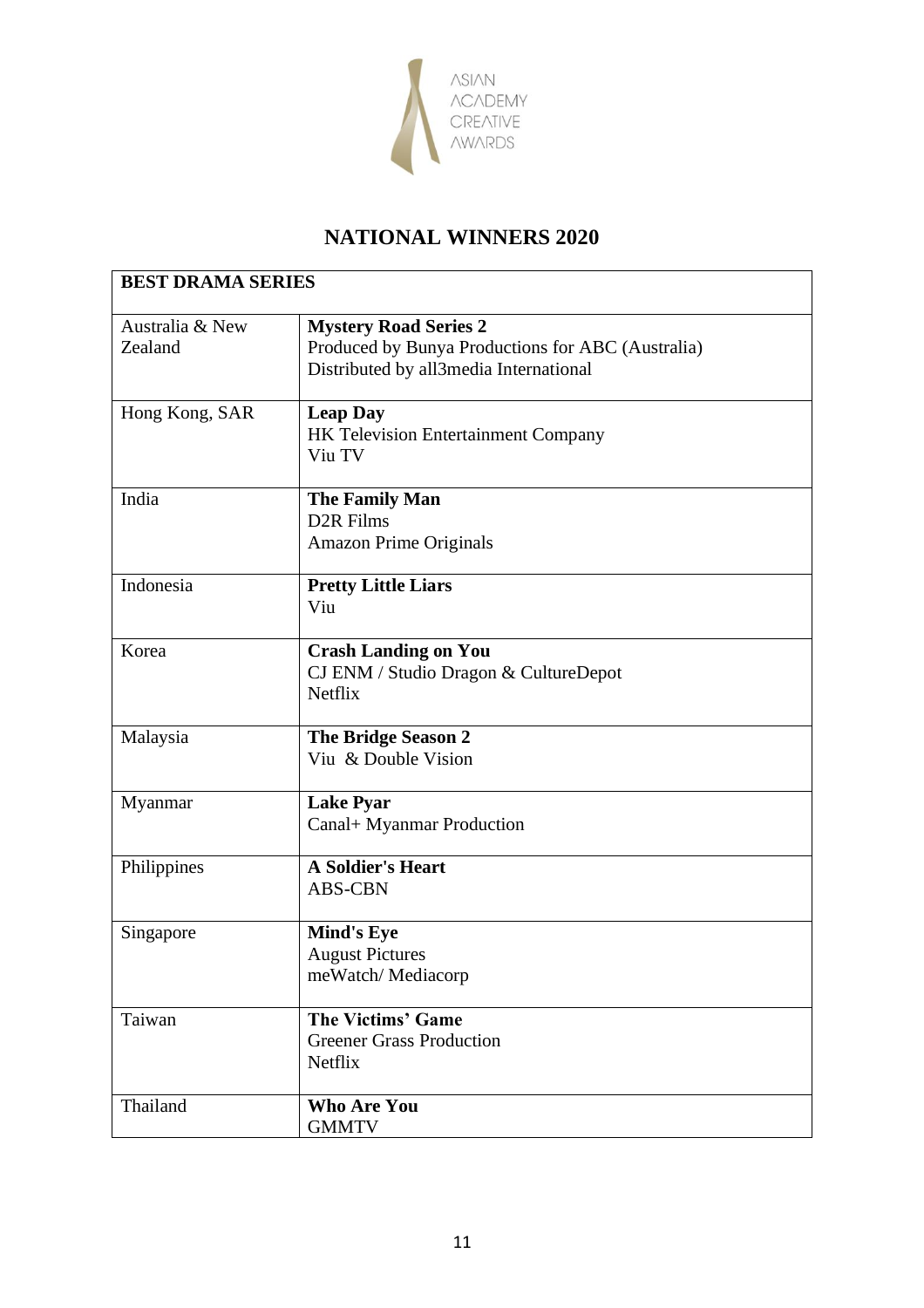

| <b>BEST EDITING</b> |                                                                                                                                                    |
|---------------------|----------------------------------------------------------------------------------------------------------------------------------------------------|
| China               | Li Haobin/Zhou Yunan/Du Yuxin<br><b>Master Class</b><br>Discovery Inc.<br>China Intercontinental Communication Center<br>Tencent                   |
| Hong Kong, SAR      | <b>David Harris</b><br>Extreme Treks: Season 3 - Iceland - The Volcanic Highlands<br>Ryan Pyle Productions / BBC Worldwide                         |
| India               | Prashant Oberoi & Shahnawaz Khan<br><b>Man Woman and # MeToo</b><br>Discovery Channel India                                                        |
| Indonesia           | Nick Calpakdjian<br><b>Help Is On The Way</b><br>Two Islands Digital / Go Play, PTS Taiwan                                                         |
| Japan               | <b>Effie Toh</b><br><b>Spirit of Tokyo</b><br><b>CNN</b> International                                                                             |
| Malaysia            | <b>Yeoh Jean Keat</b><br>Social Playlist - An Invisible Jail: Stateless Children in Sabah<br><b>MEASAT Broadcast Network Systems/Astro AEC</b>     |
| Singapore           | Dipin Verma / Carolyn Aquino Eguaras<br>Ed Stafford: First Man Out Season 2<br><b>Bilibili</b><br>Discovery Channel<br><b>Beach House Pictures</b> |
| Taiwan              | Meng-Ju Shieh / Yi-Ning Chiang<br><b>The Victims' Game</b><br><b>Greener Grass Production</b><br>Netflix                                           |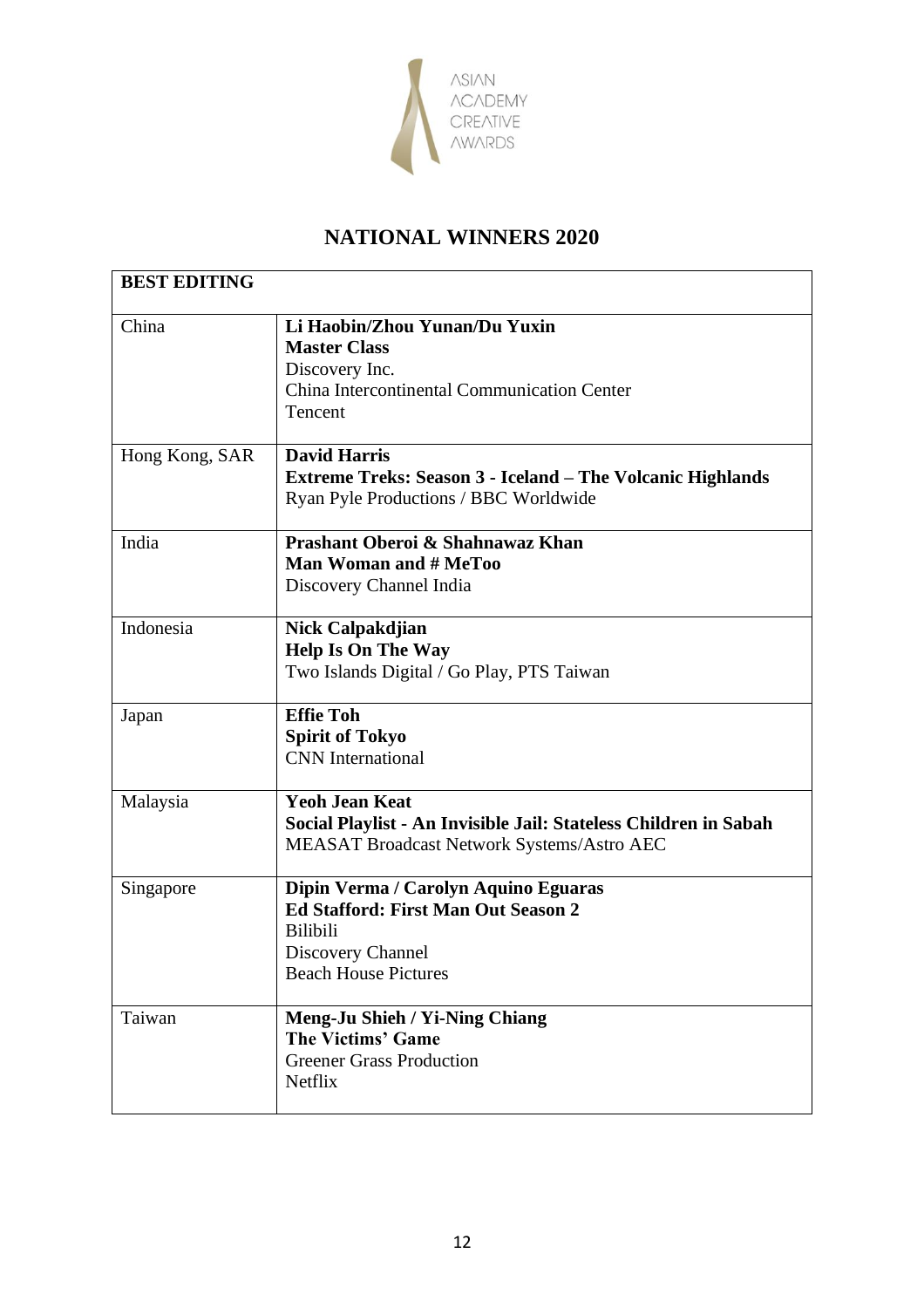

| <b>BEST FEATURE FILM</b> |                                    |
|--------------------------|------------------------------------|
| Indonesia                | <b>Mariposa</b>                    |
|                          | Falcon Pictures & StarVision       |
| Malaysia                 | <b>The Garden of Evening Mists</b> |
|                          | Astro Shaw & HBO Asia              |
| Myanmar                  | <b>Stranger's House</b>            |
|                          | Good Old Days Production           |
| Philippines              | <b>Hello Love Goodbye</b>          |
|                          | <b>ABS-CBN Film Productions</b>    |
| Taiwan                   | <b>Dear Orange</b>                 |
|                          | Hakka TV                           |

| BEST GENERAL ENTERTAINMENT, GAME OR QUIZ PROGRAMME |                                                       |
|----------------------------------------------------|-------------------------------------------------------|
| Japan                                              | Mute it!                                              |
|                                                    | Nippon Television Network                             |
| Korea                                              | <b>I Live Alone</b>                                   |
|                                                    | <b>MBC</b>                                            |
| Malaysia                                           | Miss Astro Chinese International Pageant 2019 - Grand |
|                                                    | <b>Finale</b>                                         |
|                                                    | MEASAT Broadcast Network Systems/Astro Wah Lai Toi    |
| Singapore                                          | Suria Elektra 2020                                    |
|                                                    | Mediacorp / Suria                                     |
| Thailand                                           | <b>Couple or Not Thailand</b>                         |
|                                                    | Zense Entertainment, format by Can't Stop Media       |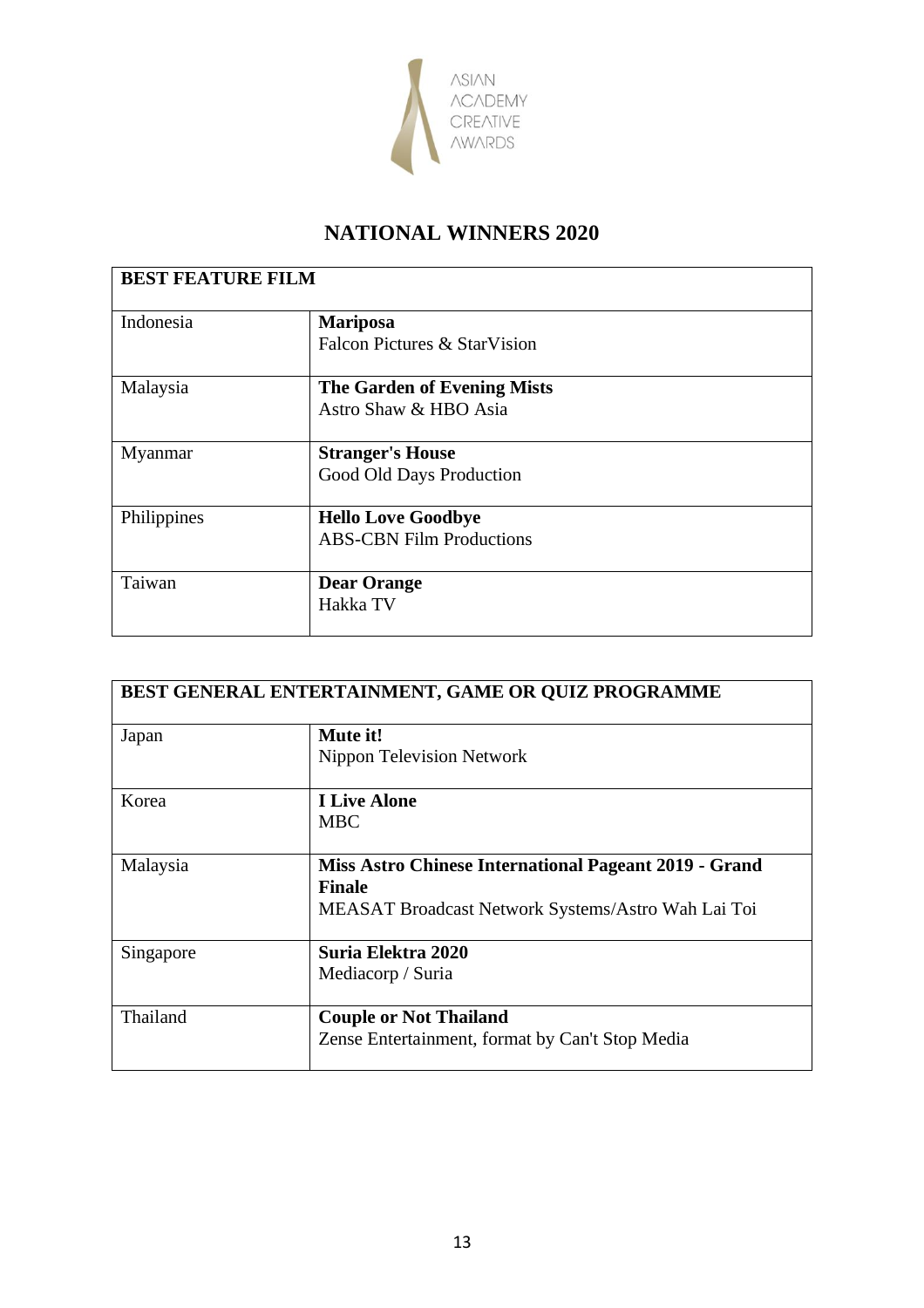

| <b>BEST IMMERSIVE (360, VR)</b> |                                                                                                                                           |
|---------------------------------|-------------------------------------------------------------------------------------------------------------------------------------------|
| Hong Kong, SAR                  | <b>Hong Kong Solidarity March 1-1-2020</b><br><b>VR</b> Educate                                                                           |
| India                           | <b>Delhi Elections Air Alex-A</b><br>CNN-News18<br><b>TV18 Broadcast Ltd</b>                                                              |
| Singapore                       | <b>HIGH</b><br><b>Chuan Pictures</b>                                                                                                      |
| Taiwan                          | Kuo Hsueh-Hu: Three States of Home Gazing<br><b>Oready Innovation Lab</b><br>Virtual and Physical Media Integration Association of Taiwan |

| <b>BEST INFOTAINMENT PROGRAMME</b> |                                                 |
|------------------------------------|-------------------------------------------------|
| Hong Kong, SAR                     | Loneliness Can Kill - The Left Behind (II)      |
|                                    | <b>HK Television Entertainment</b>              |
|                                    | Viu TV                                          |
| India                              | <b>Lockdown: India Fights Coronavirus</b>       |
|                                    | National Geographic India                       |
| Philippines                        | One at Heart with Jessica Soho: Denmark Special |
|                                    | <b>GMA</b> Network                              |
| Singapore                          | Fixer 3                                         |
|                                    | <b>WaWa Pictures</b>                            |
|                                    | Mediacorp/Channel U                             |
| Taiwan                             | <b>Classroom Around the World</b>               |
|                                    | Sanlih E-Television                             |
| Thailand                           | <b>Wow Thailand</b>                             |
|                                    | <b>GMMTV</b>                                    |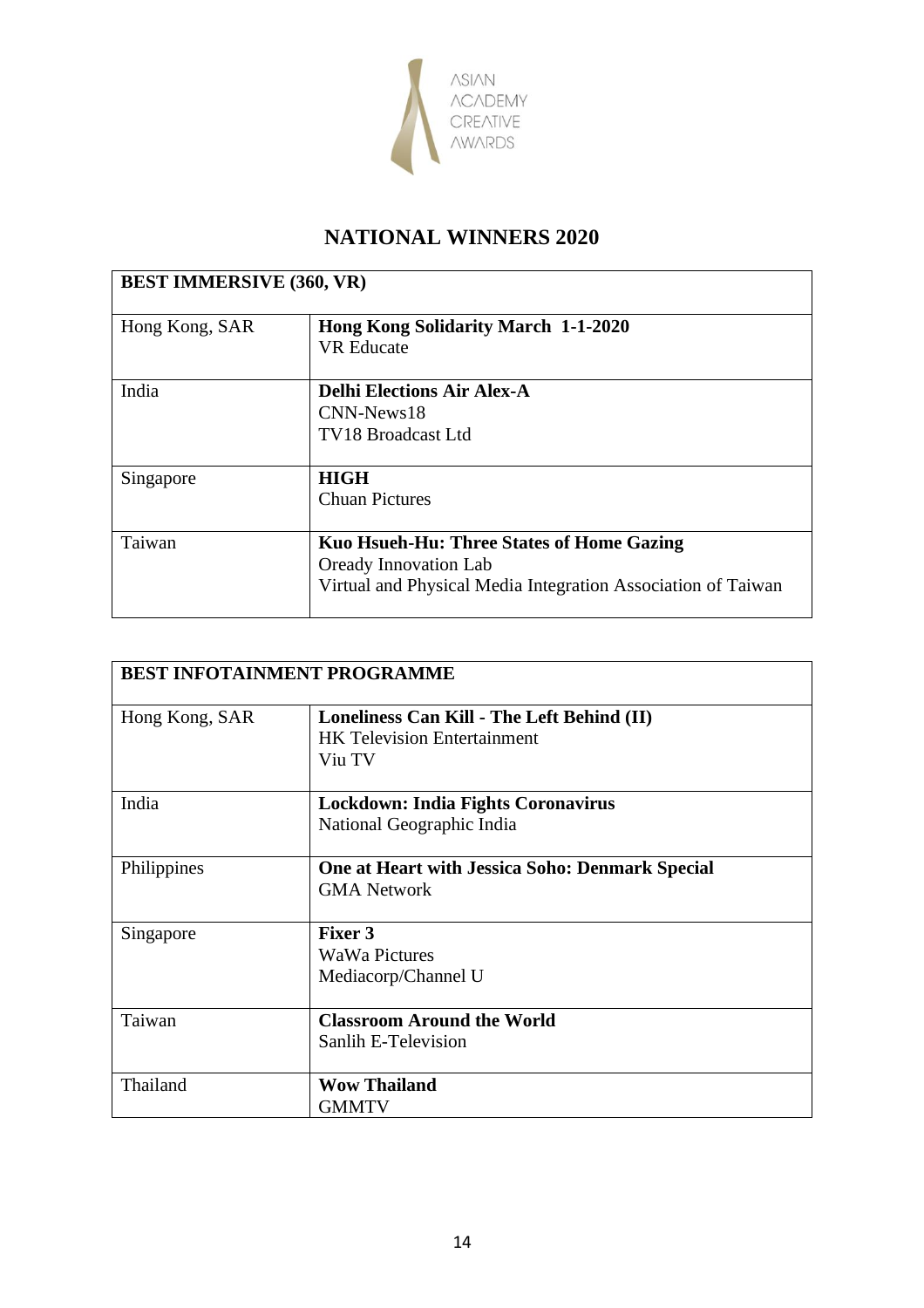

| <b>BEST LIFESTYLE PROGRAMME</b> |                                                   |
|---------------------------------|---------------------------------------------------|
| Hong Kong SAR                   | <b>Culinary Journeys Sake</b>                     |
|                                 | <b>CNN</b> International                          |
| Japan                           | <b>Spirit of Tokyo</b>                            |
|                                 | <b>CNN</b> International                          |
| Malaysia                        | <b>Woks of Life - Turtles Conservation</b>        |
|                                 | <b>MEASAT Broadcast Network Systems/Astro AEC</b> |
| Philippines                     | Dreamcatchers, Season 3 : Malapacao               |
|                                 | Trifecta Collective/ Phil & Iva Productions       |
|                                 | <b>ABS-CBN</b>                                    |
| Singapore                       | <b>Remarkable Living SR 2</b>                     |
|                                 | <b>Freestate Productions</b>                      |
|                                 | Channel News Asia/Mediacorp                       |
| Taiwan                          | <b>Old School &amp; Aesthetics</b>                |
|                                 | Hakka TV                                          |
| Thailand                        | <b>Dress My Love</b>                              |
|                                 | <b>Kantana Motion Pictures</b>                    |
|                                 | BEC World (Channel 3 HD)                          |

| <b>BEST LIFESTYLE, ENTERTAINMENT PRESENTER/HOST</b> |                                                           |
|-----------------------------------------------------|-----------------------------------------------------------|
| Hong Kong SAR                                       | <b>Ryan Pyle</b>                                          |
|                                                     | Extreme Treks: Season 3 - Argentina - Aconcagua Mountain  |
|                                                     | Ryan Pyle Productions / BBC Worldwide                     |
| Philippines                                         | <b>Drew Arellano</b>                                      |
|                                                     | Drew Hits the Road: Taiwan's Secrets to Long Life         |
|                                                     | <b>GMA Network</b>                                        |
| Singapore                                           | Najip Ali                                                 |
|                                                     | Muzika Ekstravaganza 2019                                 |
|                                                     | Mediacorp / Suria                                         |
| Taiwan                                              | <b>Alana Nichols</b>                                      |
|                                                     | <b>Follow Alana</b>                                       |
|                                                     | Aurora Digital Media                                      |
| Thailand                                            | <b>Phanya Nirunkul</b>                                    |
|                                                     | <b>Wit Makes Miracle: The Kindest Host and Benevolent</b> |
|                                                     | <b>Farmers</b>                                            |
|                                                     | Thai Broadcasting Company/Workpoint Channel               |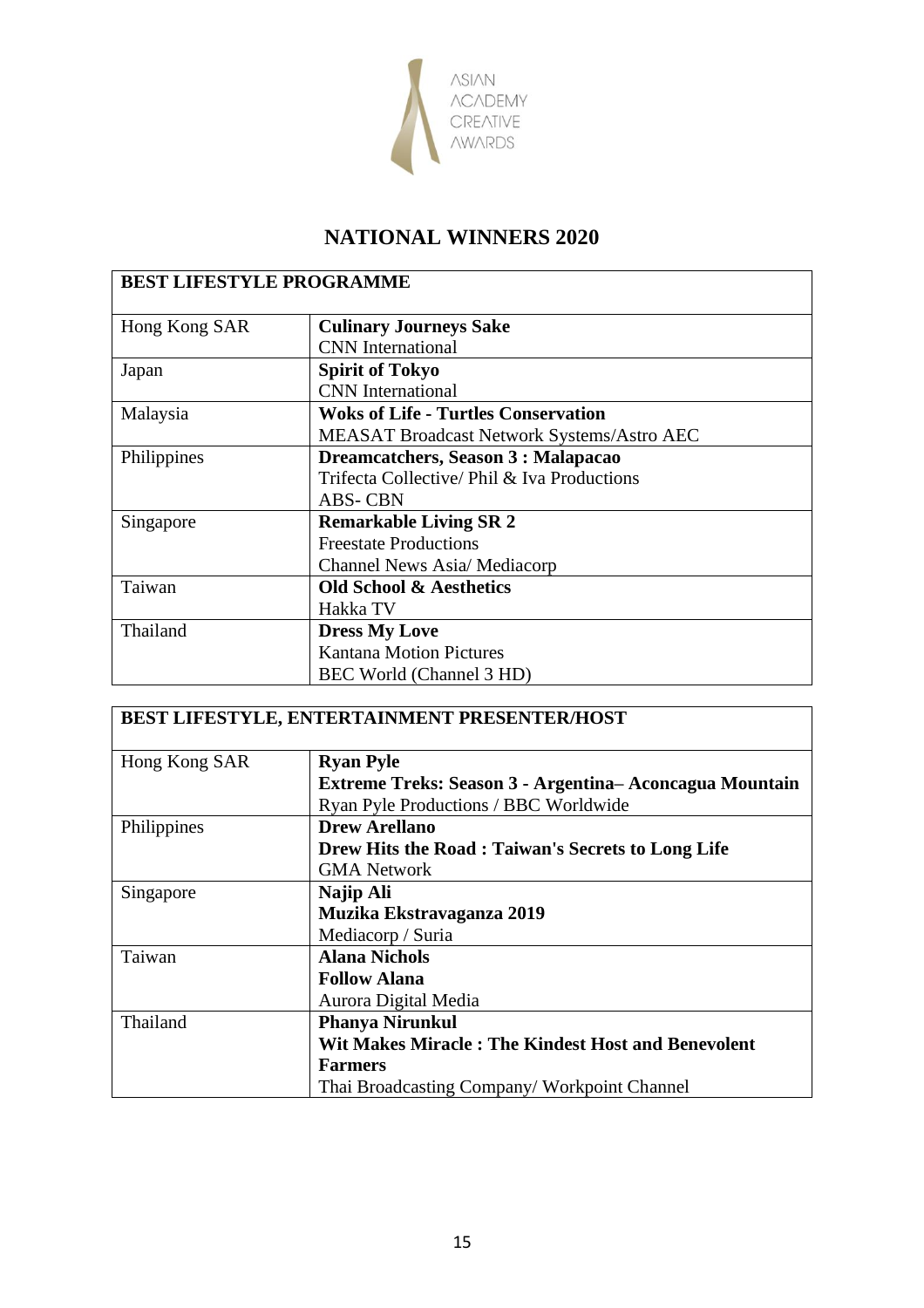

| <b>BEST MUSIC OR DANCE PROGRAMME</b> |                                                             |
|--------------------------------------|-------------------------------------------------------------|
| China                                | <b>Sing or Spin</b>                                         |
|                                      | Hunan TV and Endemol Shine                                  |
| India                                | <b>Times of Music</b>                                       |
|                                      | <b>MX</b> Player                                            |
| Philippines                          | <b>Coke Studio Season 3 : My Feels</b>                      |
|                                      | $UxS / ABS-CBN$                                             |
| Singapore                            | Muzika Ekstravaganza 2019                                   |
|                                      | Mediacorp / Suria                                           |
| Thailand                             | Sing for the Stars : A Kind-Hearted Girl and Her Optimistic |
|                                      | <b>Challenger</b>                                           |
|                                      | Thai Broadcasting Company / Workpoint Channel               |

| <b>BEST NEWS OR CURRENT AFFAIRS PRESENTER/ANCHOR</b> |                                                                                                                                |
|------------------------------------------------------|--------------------------------------------------------------------------------------------------------------------------------|
| India                                                | <b>Anand Narasimhan</b><br>The Covid-19 Crisis-Turned Opportunity<br>$CNN-News18$                                              |
| Malaysia                                             | <b>Boey Leong Poh Yee</b><br><b>Social Playlist - Drowning in Plastic</b><br><b>MEASAT Broadcast Network Systems/Astro AEC</b> |
| Philippines                                          | <b>Jessica Soho - 24 Hours</b><br>GMA Network / GMA 7                                                                          |
| Singapore                                            | <b>Danny Yeo</b><br><b>A Medical Journey</b><br>August Pictures/Mediacorp / Channel U                                          |
| Taiwan                                               | Li Tien Yi<br><b>The Borderless World</b><br>Sanlih E-Television / Sanlih News Channel                                         |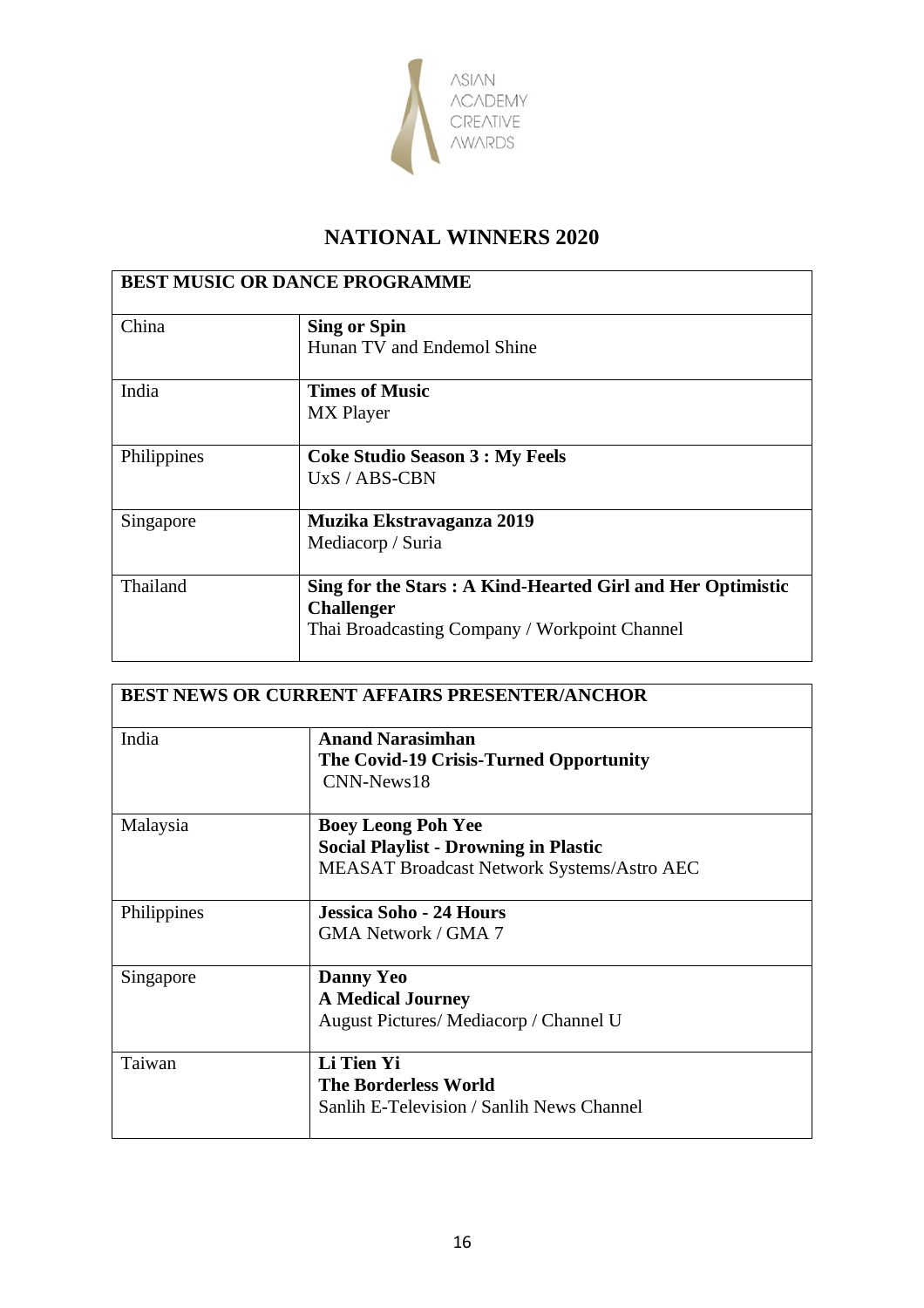

| <b>BEST NEWS PROGRAMME</b> |                                                  |
|----------------------------|--------------------------------------------------|
| India                      | <b>Healthcare In ICU</b>                         |
|                            | CNN-News18                                       |
|                            | TV18 Broadcast                                   |
| Philippines                | The Final Word with Rico Hizon                   |
|                            | <b>CNN</b> Philippines                           |
|                            | (Nine Media Corporation)                         |
| Singapore                  | Asia First: Hong Kong Special (Nov 25-29, 2019)  |
|                            | Channel News Asia, Mediacorp                     |
| Taiwan                     | <b>Evening News (2020 Presidential Election)</b> |
|                            | <b>Formosa Television</b>                        |

| <b>BEST NON SCRIPTED ENTERTAINMENT</b> |                                                           |  |
|----------------------------------------|-----------------------------------------------------------|--|
|                                        |                                                           |  |
| Australia & New                        | <b>Gogglebox Australia</b>                                |  |
| Zealand                                | <b>Endemol Shine Australia for Foxtel and Network Ten</b> |  |
|                                        | Distributed by all3media international                    |  |
|                                        | Original format by Studio Lambert                         |  |
| China                                  | <b>The Great Wall</b>                                     |  |
|                                        | Shanghai Canxing Culture & Media                          |  |
|                                        | China Beijing TV Station                                  |  |
| Hong Kong SAR                          | <b>Extreme Treks: Season 3 - Russia – Mount Elbrus</b>    |  |
|                                        | Ryan Pyle Productions / BBC Worldwide                     |  |
| India                                  | Man vs wild with Bear Grylls and Prime Minister Modi      |  |
|                                        | Discovery Communications India                            |  |
| Korea                                  | <b>Three Meals a Day: Fishing Village 5</b>               |  |
|                                        | <b>CJ ENM</b>                                             |  |
| Philippines                            | <b>Your Moment</b>                                        |  |
|                                        | <b>ABS-CBN Corporation &amp; Fritz Production</b>         |  |
| Singapore                              | <b>Ed Stafford: First Man Out Season 2</b>                |  |
|                                        | Bilibili/Discovery                                        |  |
|                                        | <b>Beach House Pictures</b>                               |  |
| Thailand                               | <b>Sing for the Stars</b>                                 |  |
|                                        | A Kind-Hearted Girl and Her Optimistic Challenger         |  |
|                                        | Thai Broadcasting Company                                 |  |
|                                        | <b>Workpoint Channel</b>                                  |  |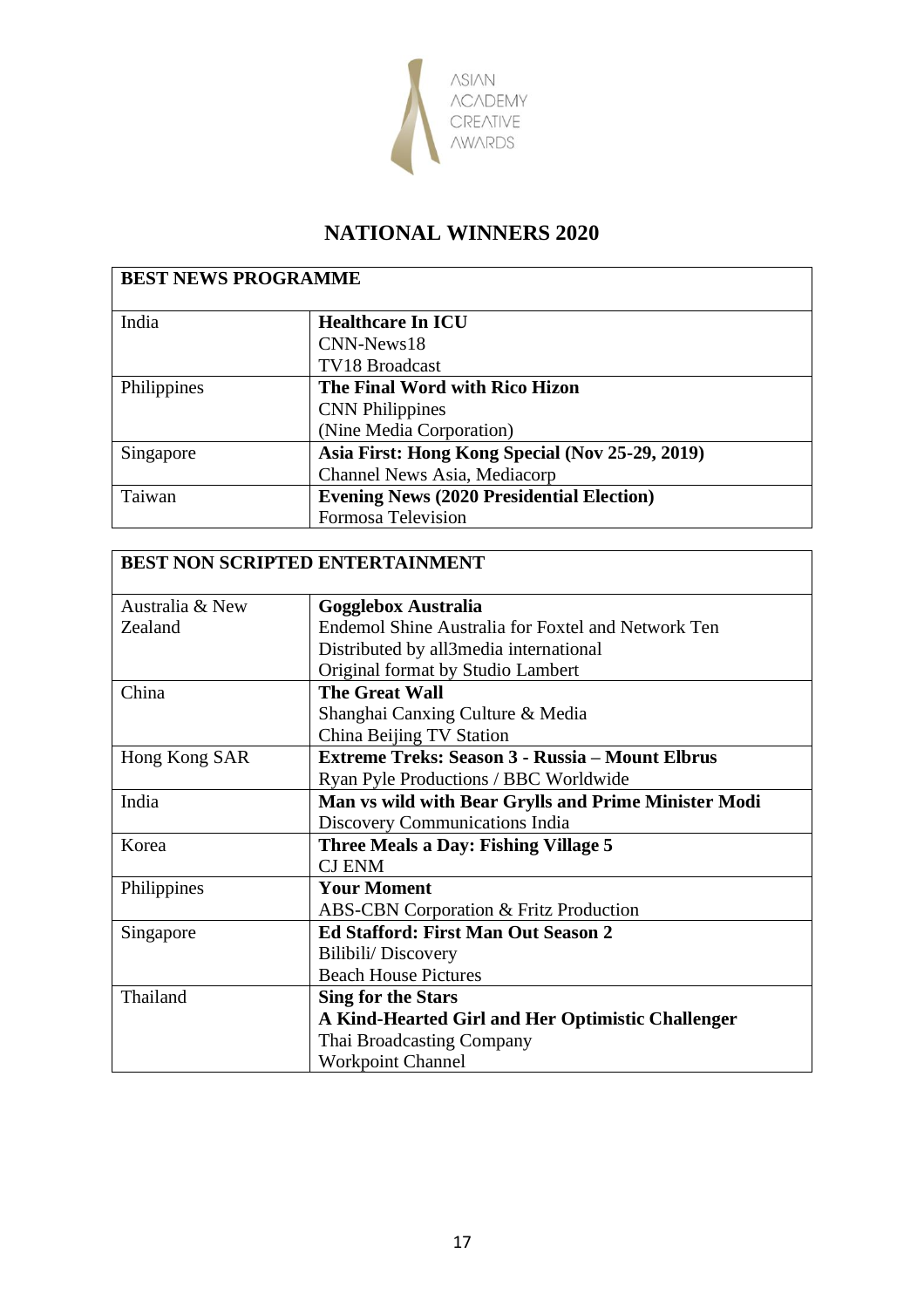

| <b>BEST ORIGINAL PROGRAMME BY A STREAMER/OTT</b> |                                        |
|--------------------------------------------------|----------------------------------------|
| India                                            | Queen                                  |
|                                                  | <b>MX</b> Player                       |
| Indonesia                                        | Assalamualaikum Calon Imam             |
|                                                  | Viu                                    |
| Malaysia                                         | <b>Why So Famous</b>                   |
|                                                  | MEASAT Broadcast Network Systems/ xuan |
| Philippines                                      | <b>The Tapes</b>                       |
|                                                  | <b>ABS-CBN CORPORATION - iWANT</b>     |
| Singapore                                        | <b>The Driver</b>                      |
|                                                  | August Pictures/ meWatch/Mediacorp     |
| Taiwan                                           | <b>Workers</b>                         |
|                                                  | HBO Go / WarnerMedia                   |
|                                                  | DaMou Entertainment / Kbro Media       |
| Thailand                                         | <b>My Bubble Tea</b>                   |
|                                                  | Viu/ PCCW OTT (Thailand)               |

|             | <b>BEST ORIGINAL SCREENPLAY</b>                 |
|-------------|-------------------------------------------------|
| India       | Suman Kumar, Raj & DK                           |
|             | <b>The Family Man</b>                           |
|             | D <sub>2</sub> R Films                          |
|             | <b>Amazon Prime Originals</b>                   |
| Indonesia   | <b>Evelyn Afnilia</b>                           |
|             | Assalamualaikum Calon Imam                      |
|             | Viu                                             |
| Korea       | <b>Yeon Sang Ho</b>                             |
|             | <b>The Cursed</b>                               |
|             | Studio Dragon                                   |
|             | Lezhin Studio/ CJ ENM                           |
| Malaysia    | <b>Chi-ren Choong</b>                           |
|             | <b>The Bridge Season 2</b>                      |
|             | Viu & Double Vision                             |
| Myanmar     | Arga Thura                                      |
|             | <b>Yuri Film</b>                                |
|             | The Motivation Gallery                          |
| Philippines | Carmi G. Raymundo, Cathy Garcia-Molina, Rona Co |
|             | <b>Hello Love Goodbye</b>                       |
|             | <b>ABS-CBN Film Productions</b>                 |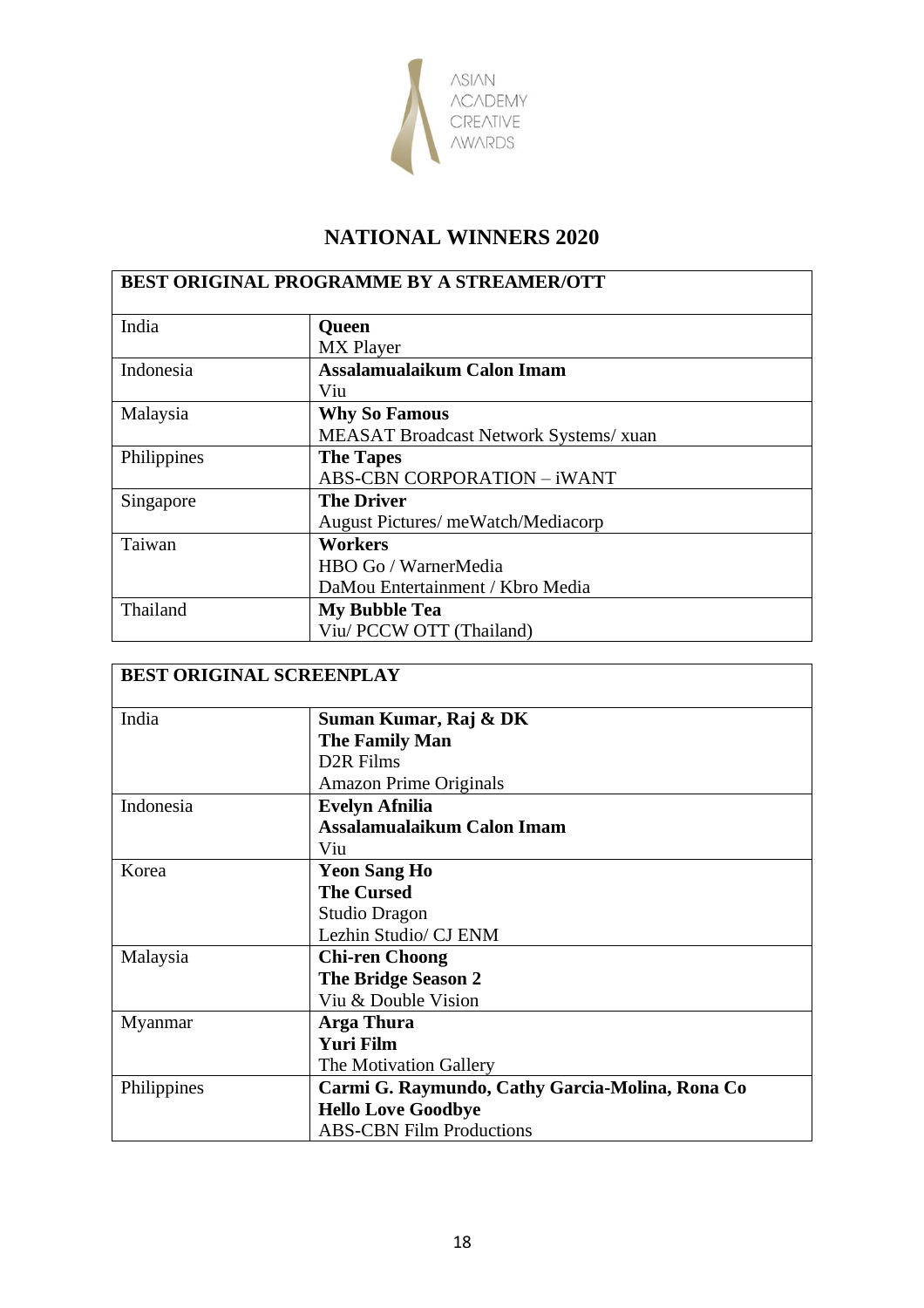

|           | <b>BEST ORIGINAL SCREENPLAY (cont)</b>          |
|-----------|-------------------------------------------------|
| Singapore | Loh Wan Yu, Yvonne                              |
|           | <b>Titoudao</b>                                 |
|           | Inspired by the True Story of a Wayang Star     |
|           | Oak 3 Films / Mediacorp/meWatch                 |
| Taiwan    | Chi-Feng Chien, Hsin-Huei Lin                   |
|           | <b>Someday or One Day</b>                       |
|           | Three Phoenixes Production / Fox Networks Group |
| Thailand  | <b>Salut</b>                                    |
|           | <b>Love Revenge</b>                             |
|           | <b>GMMTV</b>                                    |

| <b>BEST PRESCHOOL PROGRAMME</b> |                                                         |
|---------------------------------|---------------------------------------------------------|
| Australia & New                 | <b>Bluey</b>                                            |
| Zealand                         | Ludo Studio and ABC Kids                                |
| Cambodia                        | <b>Happy Family</b>                                     |
|                                 | Save the Children                                       |
|                                 | UNICEF and Ministry of Education, Youth and Sport       |
| India                           | <b>Mighty Little Bheem: A Royal Festival of Colours</b> |
|                                 | Green Gold Animation / Netflix                          |
| Japan                           | <b>Shimajiro: A World of WOW!: Living With Viruses</b>  |
|                                 | Benesse Corporation / TV Setouchi Broadcasting          |
| Malaysia                        | Alif and Sofia                                          |
|                                 | Primeworks Studios/Blindspot Studios                    |
| Singapore                       | <b>Oddbods - Pogo And The Lamp</b>                      |
|                                 | One Animation / Netflix                                 |
| Taiwan                          | Go! V-team!                                             |
|                                 | Hakka TV                                                |

| <b>BEST PROMO OR TRAILER</b> |                                      |
|------------------------------|--------------------------------------|
| Hong Kong SAR                | The Kintsugi of Broken Families      |
|                              | HK Television Entertainment / Viu TV |
| Indonesia                    | <b>Pretty Little Liars</b>           |
|                              | Viu                                  |
| Malaysia                     | <b>Pusaka</b>                        |
|                              | <b>Astro Shaw</b>                    |
| Singapore                    | <b>The Driver</b>                    |
|                              | August Pictures /meWatch /Mediacorp  |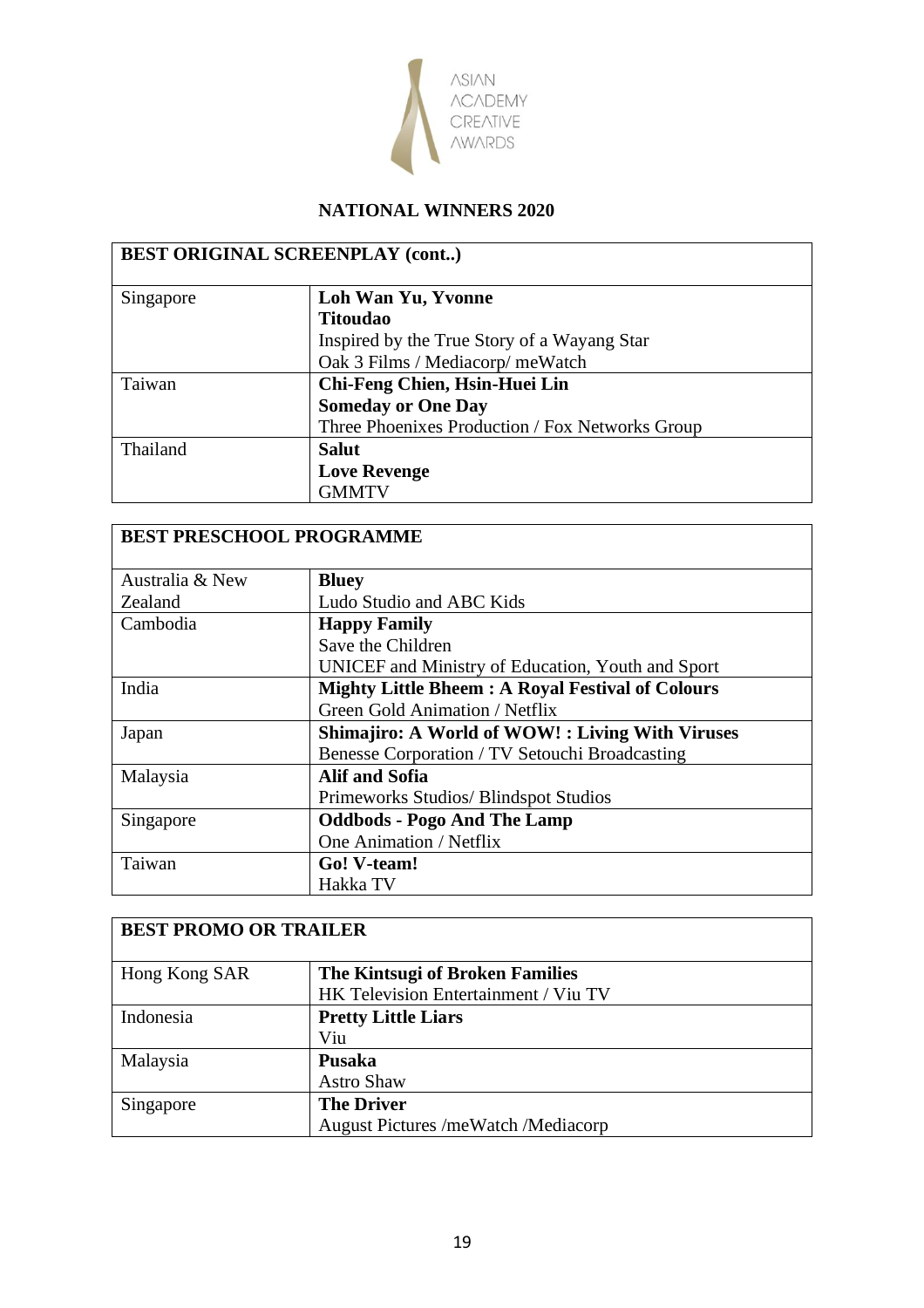

| Australia & New | My Māori Midwife                                                             |
|-----------------|------------------------------------------------------------------------------|
| Zealand         | Great Southern Television / TVNZ On Demand                                   |
| Hong Kong SAR   | <b>Frontline Fashion Season 4</b><br>Mustard Collective & Redress            |
| India           | <b>Cars, Underwear and India's Economic Slowdown</b><br><b>BBC</b> News      |
| Indonesia       | Viu Shorts! Season 2: Cilacap - Dawuk<br>Viu                                 |
| Japan           | <b>Three Trees</b><br>Kansai Television                                      |
| Korea           | <b>Heart Stone - The Match</b><br>72 seconds                                 |
| Malaysia        | <b>Why So Famous</b><br>MEASAT Broadcast Network Systems / xuan              |
| Myanmar         | <b>Dear Father</b><br>The Motivation Gallery                                 |
| Philippines     | RTx (Reel Time Exclusives) - Marcelo's Last Plea<br><b>GMA Network</b>       |
| Singapore       | <b>MTV The Originals: Qimmyshimmy</b><br><b>MTV</b> Asia<br><b>ViacomCBS</b> |
| Thailand        | <b>MTV Positive Inking: Zee</b><br><b>MTV</b> Asia<br><b>ViacomCBS</b>       |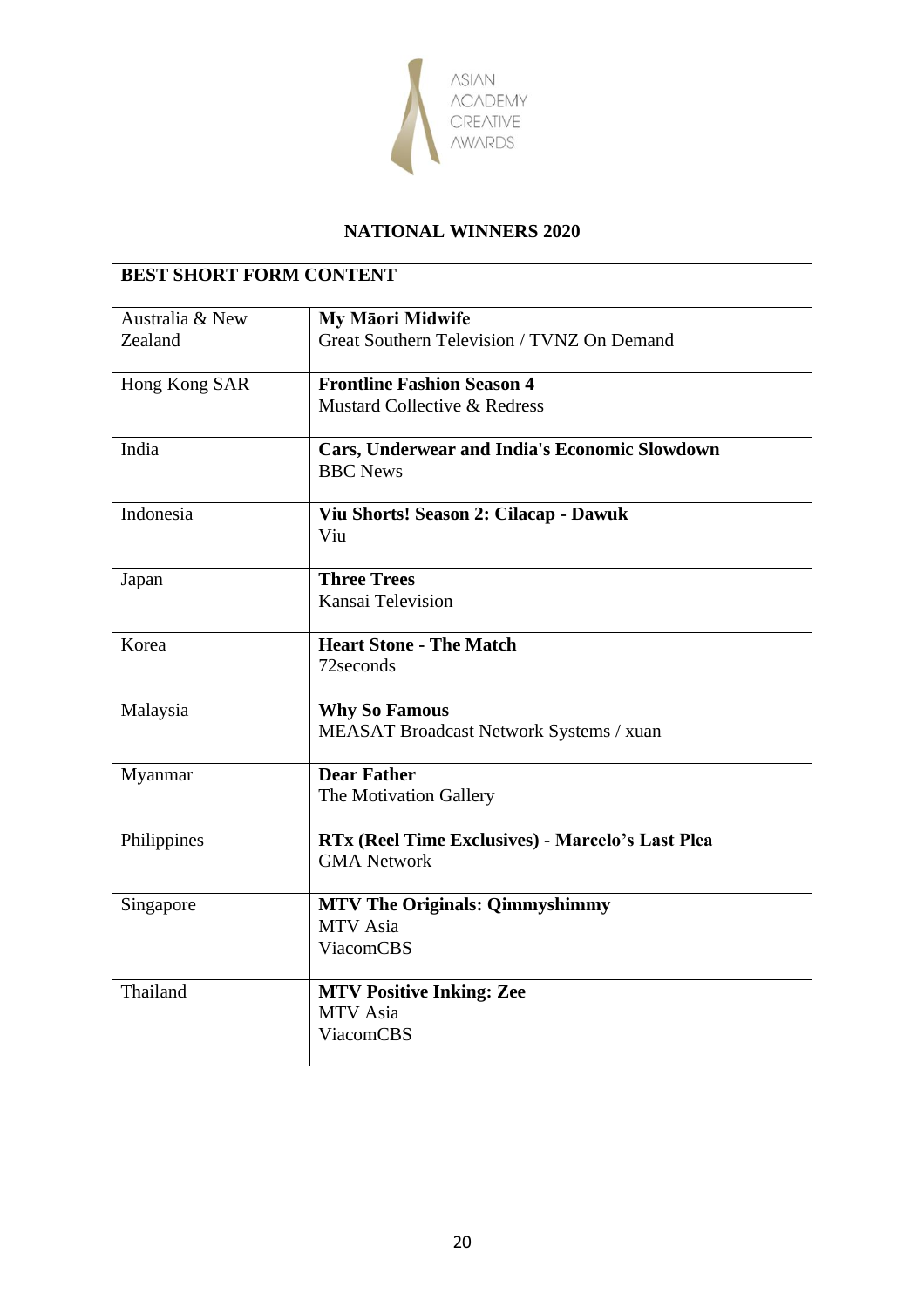

| <b>BEST SINGLE DRAMA/TELEMOVIE/ANTHOLOGY EPISODE</b> |                                          |
|------------------------------------------------------|------------------------------------------|
| Indonesia                                            | <b>Food Lore: Maria's Secret Recipe</b>  |
|                                                      | HBO / WarnerMedia                        |
|                                                      | <b>Bert Pictures</b>                     |
| Philippines                                          | <b>Food Lore: Island of Dreams</b>       |
|                                                      | HBO / WarnerMedia                        |
|                                                      | <b>Bert Pictures</b>                     |
| Singapore                                            | Achamillai Manamae                       |
|                                                      | Storybots Asia / Mediacorp / Vasantham   |
| Taiwan                                               | 76 Horror Bookstore - Tin Can of Fear    |
|                                                      | Studio 76 Original Productions / myVideo |

| <b>BEST SINGLE NEWS STORY/REPORT</b> |                                                                       |
|--------------------------------------|-----------------------------------------------------------------------|
| Australia &                          | <b>Echoes of Empire - The Incarceration of Indigenous Australians</b> |
| New Zealand                          | <b>BBC</b> News                                                       |
| China                                | Healthy Wuhan residents say they were forced into mass coronavirus    |
|                                      | quarantine, risking infection                                         |
|                                      | <b>CNN</b> International                                              |
| Hong Kong                            | <b>Xinjiang Leaked Report</b>                                         |
| <b>SAR</b>                           | <b>CNN</b> International                                              |
| India                                | <b>Delhi Riots</b>                                                    |
|                                      | <b>BBC</b> News                                                       |
| Japan                                | US couple in limbo as wife is quarantined in Japan                    |
|                                      | <b>CNN</b> International                                              |
| Korea                                | <b>News Desk: Human Rights Abandoned at Sea</b>                       |
|                                      | <b>MBC</b>                                                            |
| Philippines                          | 24 Hours: Walking in EDSA                                             |
|                                      | Traversing a major thoroughfare on foot                               |
|                                      | <b>GMA Network</b>                                                    |
| Singapore                            | <b>Singapore Migrant Workers</b>                                      |
|                                      | <b>BBC</b> News                                                       |
| Taiwan                               | <b>The Ethics of Animal Cafes</b>                                     |
|                                      | Formosa Television                                                    |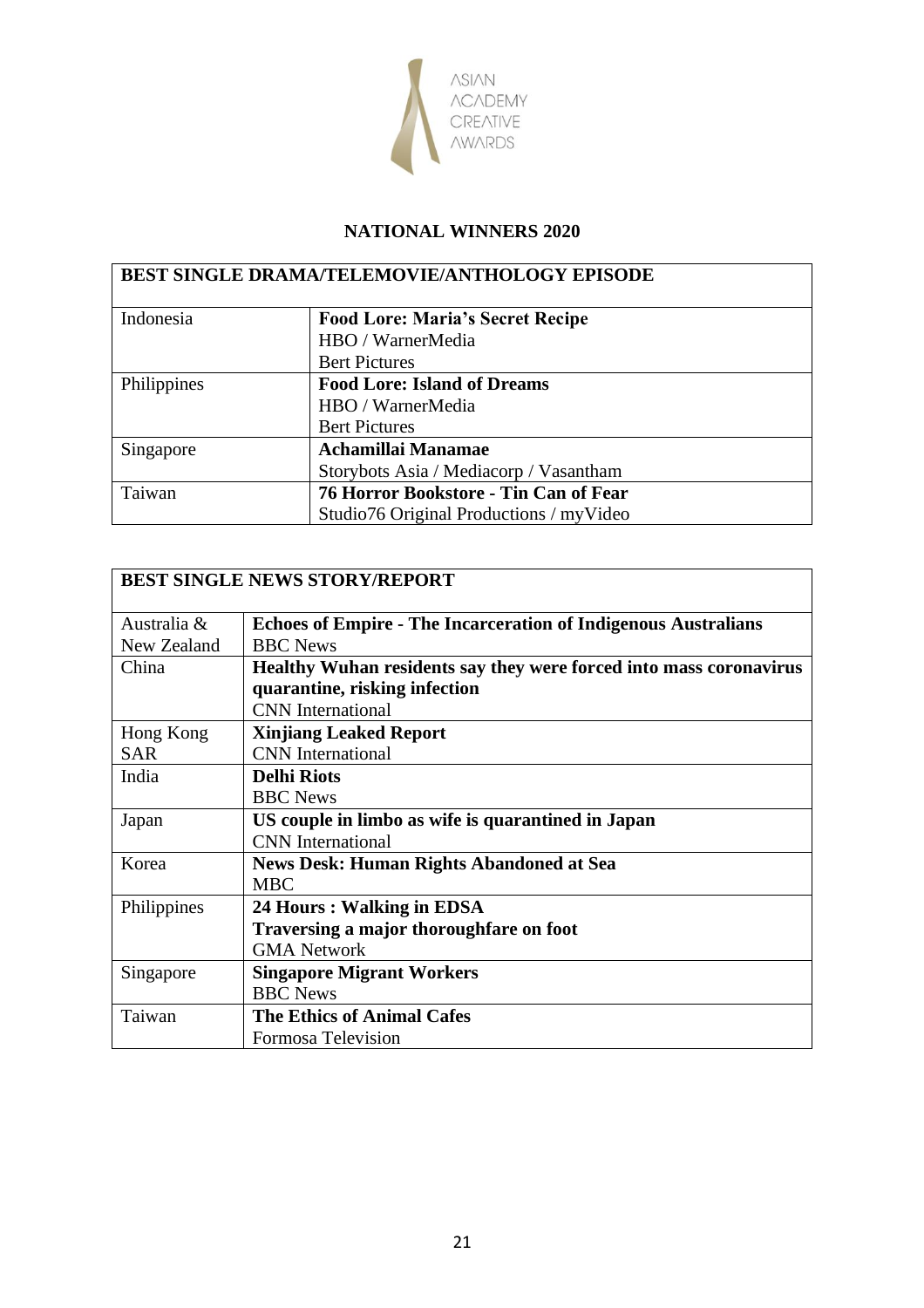

| <b>BEST SOUND</b> |                                                |  |
|-------------------|------------------------------------------------|--|
| Indonesia         | <b>Endy Sunu</b>                               |  |
|                   | <b>Pretty Little Liars</b>                     |  |
|                   | Viu                                            |  |
| Malaysia          | Steven Yap Wei Ven, Chak Mun Yee, Ahmad Fadzil |  |
|                   | <b>The Bridge Season 2</b>                     |  |
|                   | Viu & Double Vision                            |  |
| Myanmar           | <b>Mingalar Cinema Animation</b>               |  |
|                   | <b>Creative Mahar Sound Studio</b>             |  |
| Singapore         | <b>Soo Yuen Yiet</b>                           |  |
|                   | <b>The Driver</b>                              |  |
|                   | August Pictures / meWatch / Mediacorp          |  |
|                   |                                                |  |
| Taiwan            | <b>Chen George/Lo Annie/Lin Jimmy</b>          |  |
|                   | <b>Yong-Jiu Grocery Store</b>                  |  |
|                   | Sanlih E-Television                            |  |
|                   | Fox Networks Group Asia Pacific                |  |

| <b>BEST SPORTS PROGRAMME (ONE OFF/SERIES)</b> |                                         |  |
|-----------------------------------------------|-----------------------------------------|--|
| Australia & New                               | <b>Collingwood: From The Inside Out</b> |  |
| Zealand                                       | GoodThing Productions / ABC             |  |
| India                                         | <b>Champions Boat Leaue</b>             |  |
|                                               | Greymatter Entertainment / Star Sports  |  |
| Japan                                         | <b>KIZUNA: Ultimate Partnerships</b>    |  |
|                                               | <b>NHK</b>                              |  |
| Myanmar                                       | <b>WLC: KING OF NINE LIMBS</b>          |  |
|                                               | World Lethwei Championship              |  |
|                                               | $Canal + FG$                            |  |
| Thailand                                      | <b>The Unseen Football</b>              |  |
|                                               | UM Studios Thailand / Thai Channel 3 HD |  |